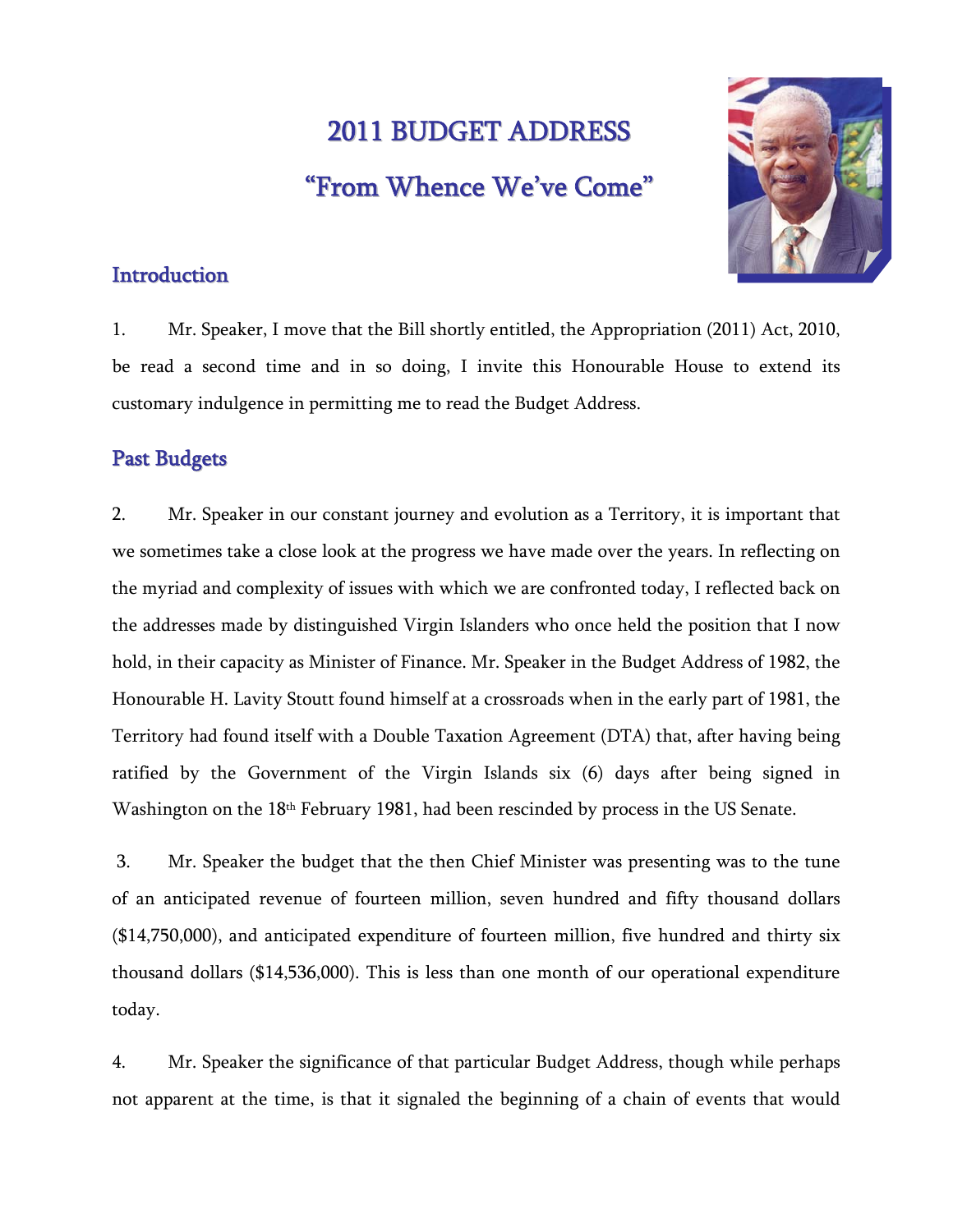catapult the Virgin Islands to one of the premier destinations of the world in the provision of international financial services. In the following year Mr. Speaker, the Hon. Stoutt again voiced his displeasure at the negotiation process in respect of a Double Taxation Agreement (DTA) with the United States, but with revised revenue provisions that resulted as a consequence of the implementation of recommendations of a Fiscal Review Committee in the prior year, projected revenues were now up to seventeen million, four hundred and forty seven thousand dollars (\$17,447,000), reflecting projected growth of some eighteen percent  $(18%)$ .

5. Mr. Speaker our double taxation relief arrangements with the United States came to an end on  $1<sup>st</sup>$  January 1983. This facility had been a mainstay of the BVI economy for some years, Mr. Speaker with many companies using the DTA between the United States and the Virgin Islands as an attractive tax planning tool. After strong growth performance between 1979 and 1981 that had in effect allowed us to come off of grant aid, we were facing a challenge that could affect our optimism for a stronger economy and better way of life for our people. This however was the catalyst for the application of the ingenuity and resourcefulness that has served this Territory so well over the past decade, and has resulted in the economic success we now experience.

6. In his Budget Address of 1985, the then Chief Minister the Honourable C.B. Romney referred to a promise made and which he subsequently kept in introducing the International Business Companies Act (Cap. 291) that came into force in August of 1984. This Ordinance and its subsequent repeal and replacement of the BVI Business Companies Act, 2004 has served us well Mr. Speaker, and in addition to our tourist industry can be traced directly to the phenomenal growth and strong economic performance we saw in the late 1980's, in addition to our resilience in the face of the devastating effects of the fiscal and economic crisis of the past two years. Today we face the shifting goal posts of groups such as the OECD, who though not perhaps not unjustified in the principle behind their actions, will require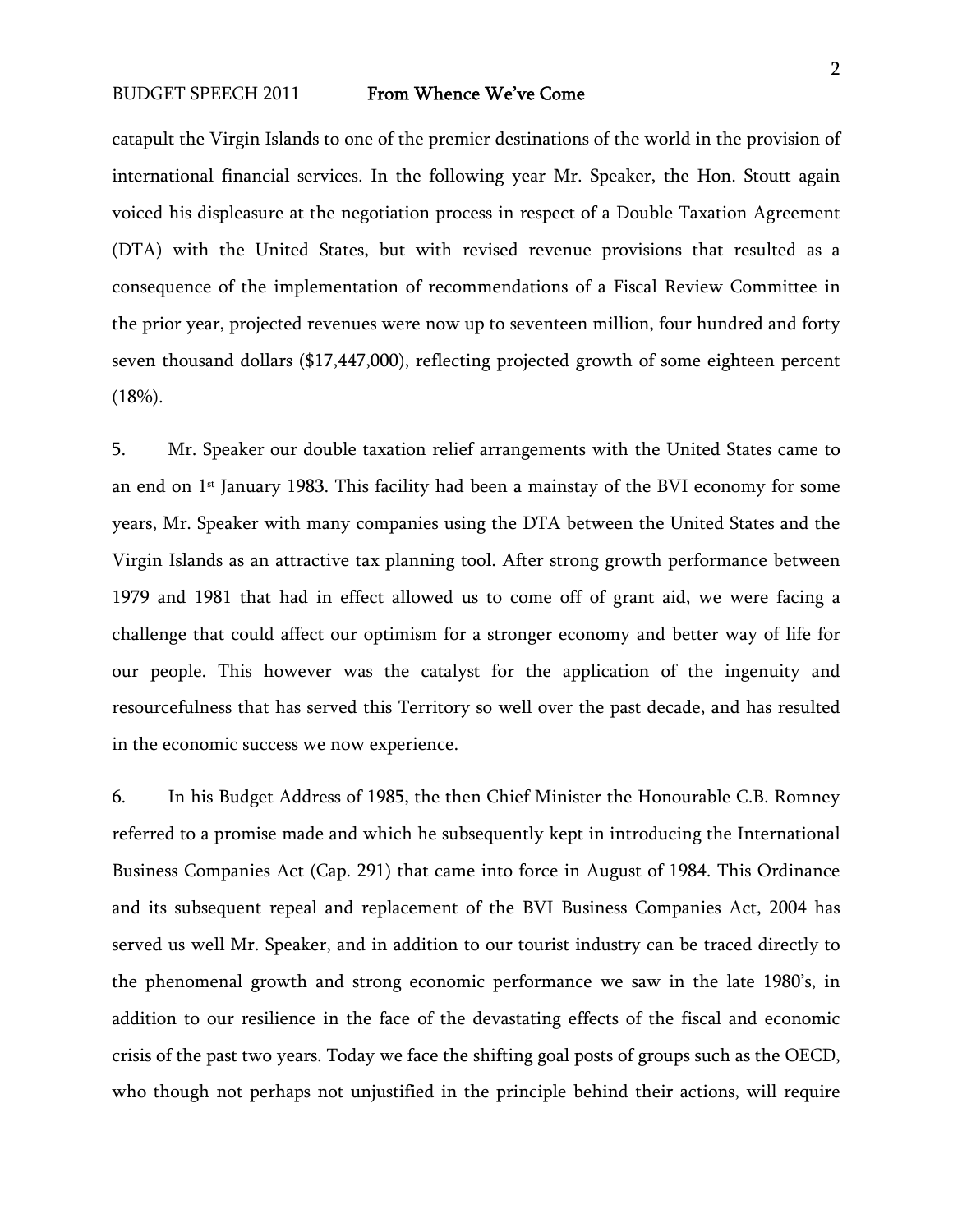that we have more advanced thinking as we begin to forge new ground in serving the clients who currently use our financial services regulatory regime.

## Looking Towards the Future

1. Mr. Speaker, history in a manner of speaking, has replicated itself, in terms of the new challenges that we now face, and the absolute necessity for us as a people, and for this House of Assembly as their elected leaders, to make a paradigm shift. To serve as the springboard for this Mr. Speaker, I maintain that a few fundamental things must occur. I crave your indulgence Mr. Speaker, as I mention them.

#### Fiscal Sustainability and Financial Stability

1. The first of this Mr. Speaker is macro fiscal sustainability and financial stability. Mr. Speaker, it is unreasonable to believe that the Virgin Islands can survive in this global economy without making determined and well coordinated efforts to ensure that our economy remains viable, that our financial systems remain resilient to shocks whether internal or external, and that our people and clients from afield are confident in our systems.

2. Mr. Speaker the introduction of the Securities and Investment Business Act (SIBA) was a first step, and the deposit insurance scheme, the legislation for which is expected to be introduced in this House in the very near future, is another part. We must ensure that our people have the assurance that in the event the unlikely happens, that their deposits are secure.

3. Equally important is the establishment of a medium to long term fiscal strategy that sets out a comprehensive fiscal plan that will be used to guide our decisions and promote the most effective and efficient allocation of resources while ensuring that our actions are sustainable in the medium and long term. This policy will define specific targets for debt, operational cost, developmental costs and the relationship between Central Government's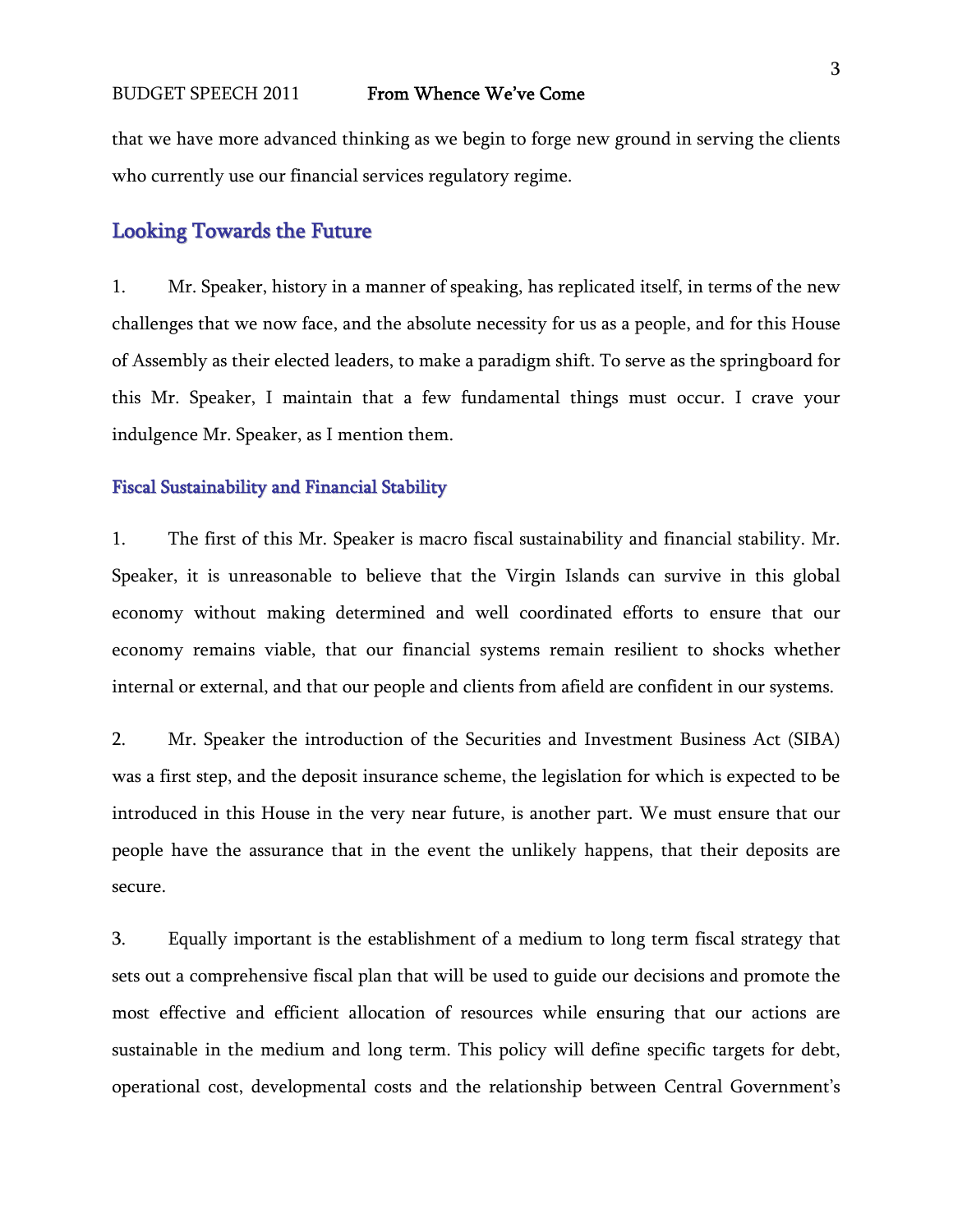revenue and expenditure patterns relative to the performance of the economy itself. I can say at this point Mr. Speaker, that the funding of the Reserve and Pension Funds will be tied directly to the projected budgeted revenue, with allocations being made to these funds before any other allocations are made. The goal in these two instances, Mr. Speaker is to grow the reserve fund to at least thirty (30) days of projected annual operational revenue within the next two to three years, and for Central Government's accruing pension liability to be reversed within the next five (5) years. The defined benefit scheme which we currently use to compensate our pensioners will be phased out over a specific period which is yet to be determined, and replaced with a scheme that is sustainable and funded as the liabilities accrue. Parastatals will be tasked with producing for this Government's approval, a three to five year strategy that demonstrates a workable plan to eventual self-sufficiency, being thus no longer dependant on Central Government for subventions to fund their operations.

4. Mr. Speaker Cabinet recently commissioned a Select Committee headed by myself to bring forward strong proposals for the growth of revenues in Central Government. While I will not go into the details of the report that was produced, I can say that it became very clear that the Government of the Virgin Islands has been subsidising for some time now, the provision of many of the services for which it charges fees, with revenue from direct taxation and financial services. The time is now ripe, with some notable exceptions, for us to raise the fees which are charged for services provided to levels that match the cost of providing that service. In concert with this must be a renewed focus on performance, thus ensuring that service delivery standards that were set to calculate the requisite fees are met consistently, that the cost of providing the service is reflective of the price paid for it, and that our clients are satisfied. Additionally, Cabinet recently approved the Innovate and Save Initiative, which is meant to harness the ideas of all stakeholders in coming up with ideas for revenue increases and expenditure cuts in the Civil Service. An exercise much like this one was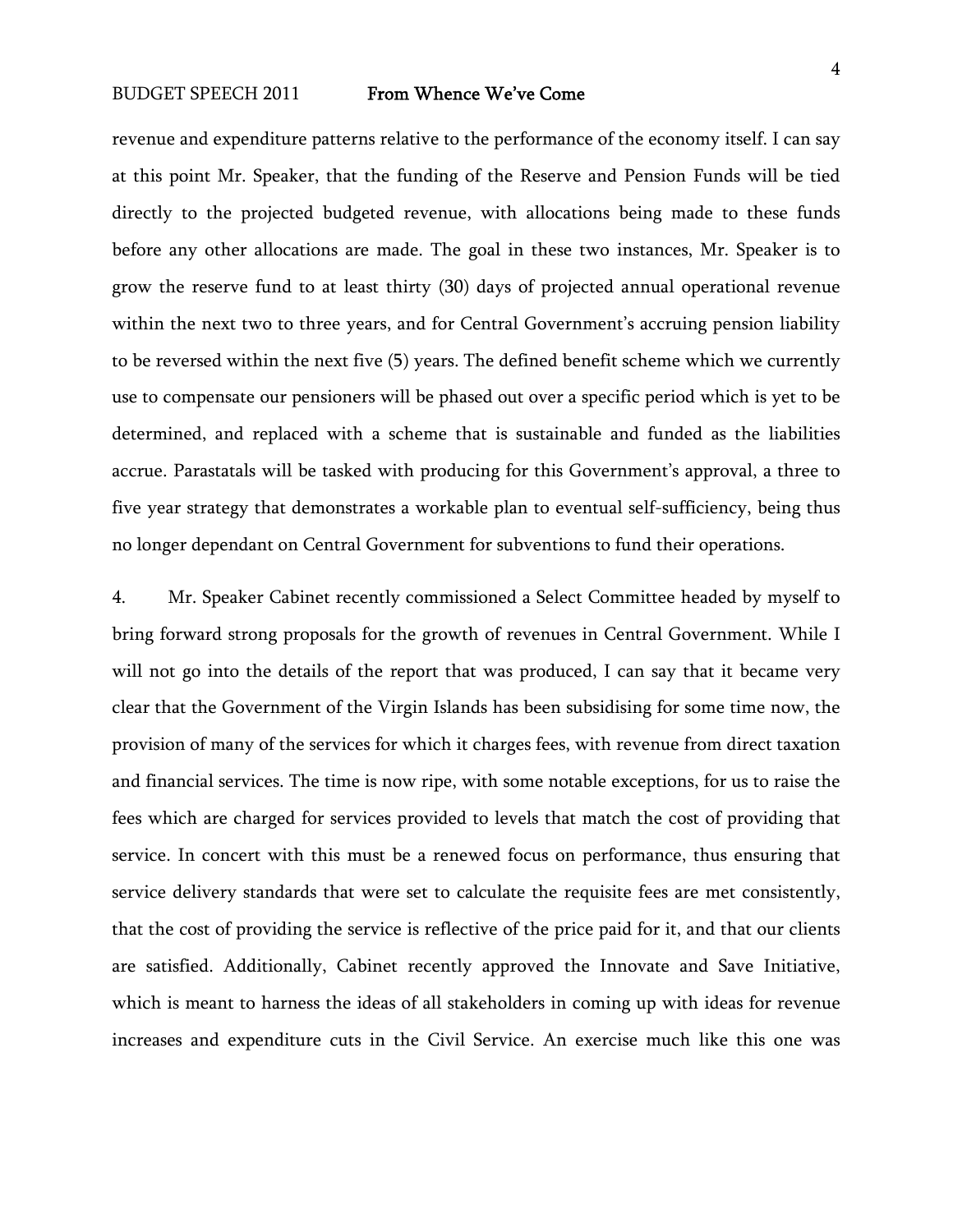recently completed in the United Kingdom, and we expect that the same level of participation and innovativeness will occur in the Virgin Islands.

5. Finally Mr. Speaker, you can expect that in the financial services and tourism sectors we will continue to enhance our products through diligent, continuous improvement, vigilance and ingenuity.

6. Our commitment to cooperation and transparency in the financial service industry remains at the forefront of our strategy in the financial services sector, while we will redouble our efforts to seek new opportunities for development in the financial services arena. The Virgin Islands is not at all interested in just compliance with the established goal posts, but instead in ensuring as much as is possible, that only legitimate business transactions occur in these islands, that this jurisdiction is a bastion against money laundering and the financing of terrorism and remains as a no man's land for the ethically challenged. While we will continue our efforts in maintaining a good reputation internationally with respect to the quality of our industry, more importantly we are doing everything possible to ensure that our industry is second to none in establishing the best mix between robust regulation and supervision and the opportunities for business that our regime can provide.

#### Social Protection and Cohesion

1. Second, Mr. Speaker, is social protection and cohesion. Mr. Speaker you will recall my comments in the Budget Address of 2010, in which I stressed the importance of the trust and mutual respect for our national systems and each other. Mr. Speaker, the importance of a strong sense of nationalism and pride is an important building block for any society. We must therefore promote this sentiment in our citizens. We must continue to promote knowledge of the achievement of our predecessors. From this soil came the likes of such national heroes as the late Noel Lloyd whose leadership allows us to walk freely on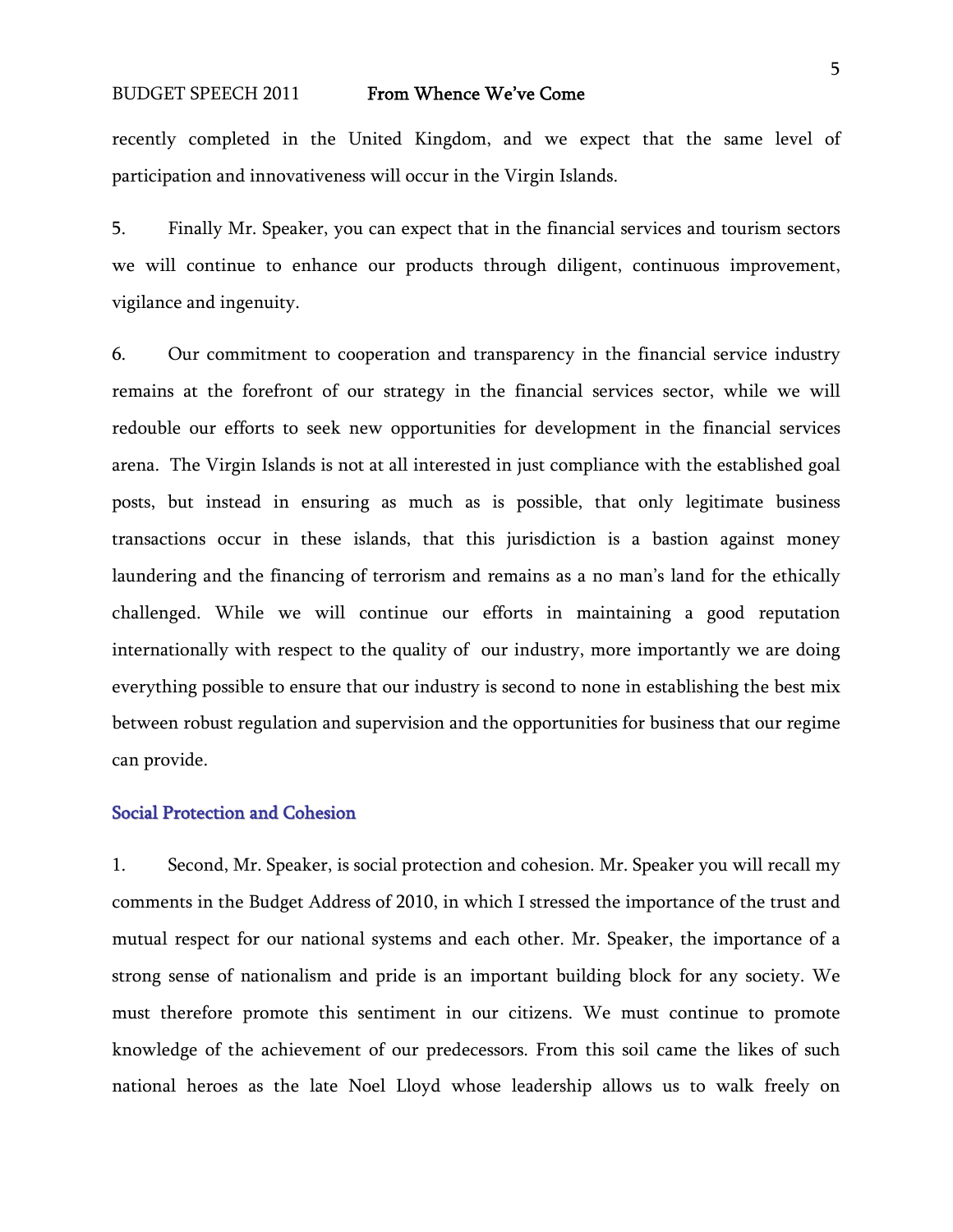Wickham's Cay today. From these shores came the design of the US Capitol Building. Our shipwrights were noted for their skills throughout the Caribbean, and our sea captains navigated its seas in conditions that were sometimes extraordinarily difficult. Among our sons and daughters are professionals who are noted for their knowledge and skill in certain spheres of the international community.

2. Mr. Speaker, I also speak of our norms and general outlook towards life that we sometimes describe as our culture. It must be preserved if we are to survive as a cohesive unit in these islands, and though we welcome those who choose to come and want to be a part of our society, we urge that they understand that our identity and expectations are unique to us and must remain.

3. Mr. Speaker, the new Labour Code that was passed in this House earlier this year is a turning point in the history of these islands. In it is enshrined the tools to provide the requisite safety nets and promotion of fair-play, that ensure that all in the workplace are treated fairly and respectfully. It has, for example, in effect legislated a National Pension Scheme, which is meant to ensure that in their twilight years, all who have toiled in these islands to make a living can be assured of an income.

4. The National Health Insurance Scheme is well on its way to eventual full implementation, another commitment and promise made to the people of this Territory. In concert with this Mr. Speaker, and as an added facet to ensure its affordability, in 2011 you will see a stronger commitment to the promotion of lifestyle changes that reduce the proliferation of chronic diseases such as diabetes, liver and heart disease in the Territory. These diseases are affecting the quality of life of our people, have been shown empirically and medically to be directly linked to lifestyle, are affecting our productivity levels and are costing Central Government millions of dollars in corrective medicine each year. Mr. Speaker I must admit that I subscribe to the statement, that it is better to prepare and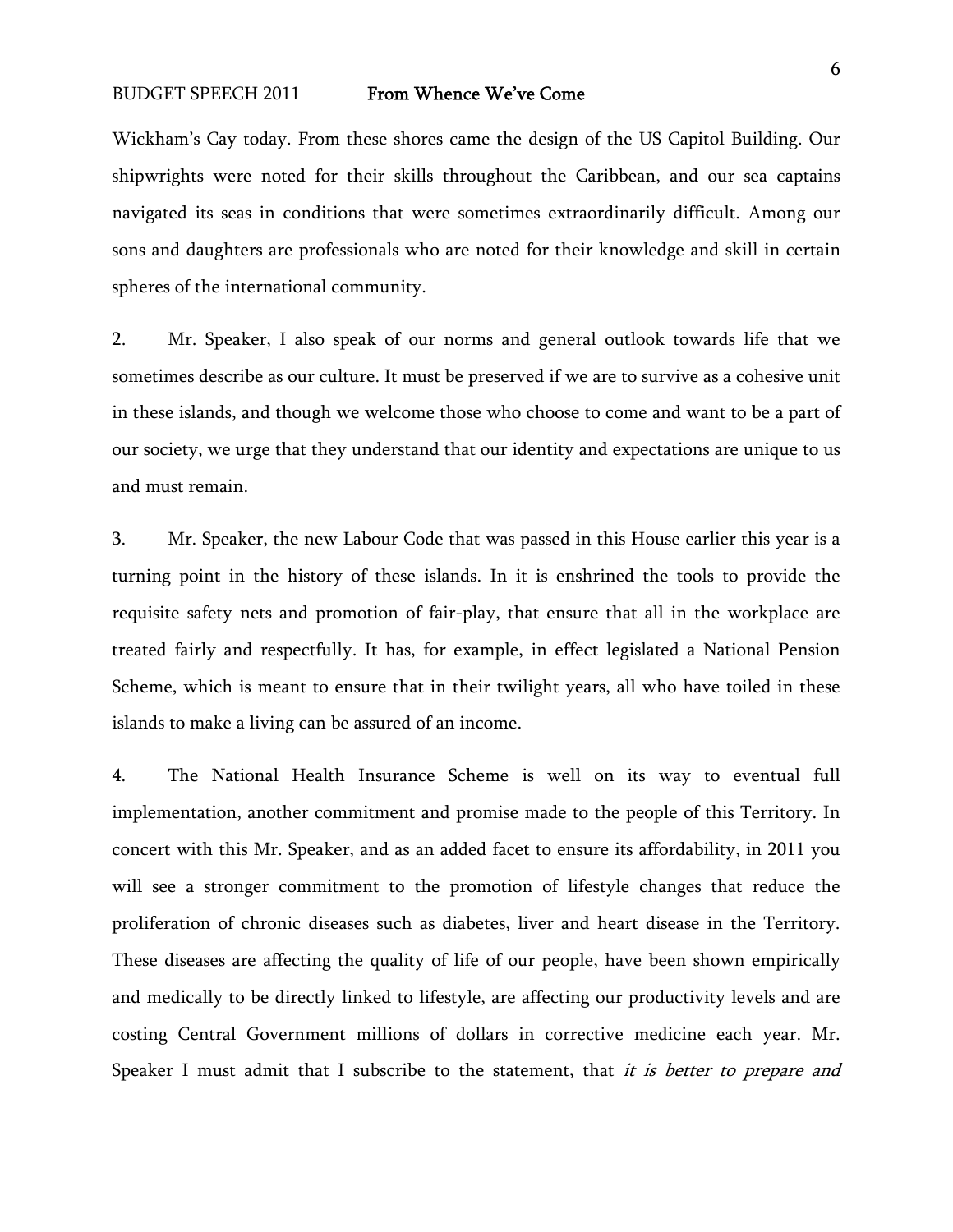prevent, than to repair and repent. The Ministry of Health has already progressed significantly on this initiative and you should be seeing the fruits of this work shortly.

5. Mr. Speaker, there is also a disturbing trend in the Virgin Islands today, and indeed the entire Caribbean region, concerning the young males in our society, where we are seeing a consistently worsening trend of young men in our society not achieving tertiary or even secondary level education, and increasing numbers of them existing on the margins of mainstream society. Mr. Speaker, this is not a passing cloud, but a gathering storm, that, if not arrested, will destroy the fabric of our society. It is an issue that requires commitment and resolve from the society at large, and I am expecting that the Ministry of Health and Social Development and the Ministry of Education and Culture will be proposing initiatives in the very near future to treat with this societal ill.

6. Even so, Mr. Speaker, education and training will continue to be a cornerstone in the development of our people, as we seek to develop all aspects of our youths' development, academics and extracurricular programmes. One of the major cornerstones of any society's development is the harnessing of the intellectual capacity of its human resources, and Mr. Speaker we are harnessing this power at every stage of our people's development. This means, as well, that the infrastructure required to provide this development will have to be maintained and developed. The initiatives facilitated by this budget will ensure that this is the case.

7. Perhaps controversial as well, Mr. Speaker, is the promotion of this safety net through the provision of systems to provide for food security. I say controversial Mr. Speaker, since even as the building and pending commissioning of greenhouses on Tortola and Virgin Gorda are being pursued in respect of this particular point, yet this purpose and rationale have not met with a national consensus. Furthermore, we are open to proposals to harness the bounties of our territorial waters to promote this concept even further, and any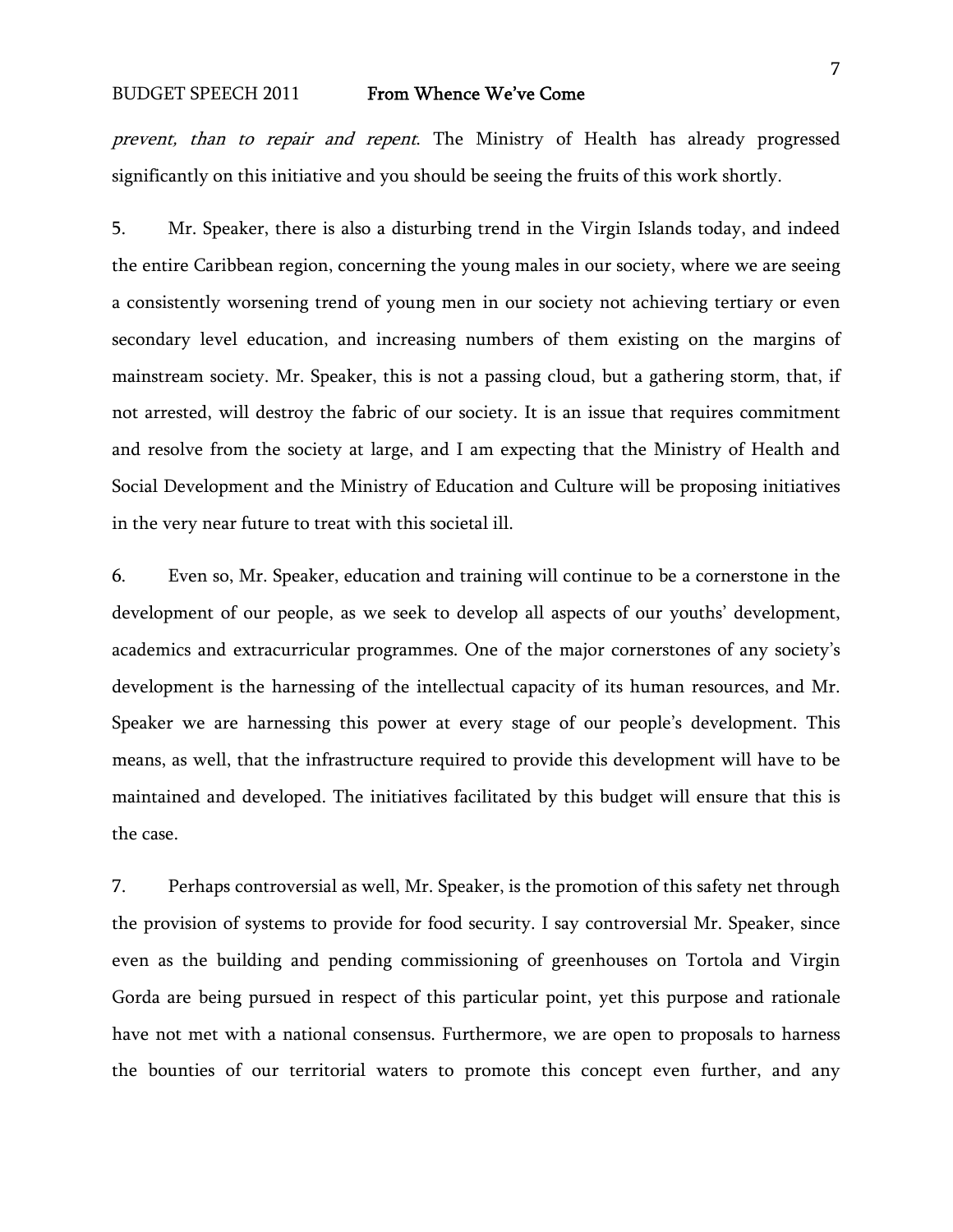environmentally friendly and sustainable proposal that does this will be met with eager anticipation and incentives by this Government.

#### Innovation

1. Finally Mr. Speaker, is engendering a culture of innovativeness.

2. Previously I mentioned the Innovate and Save Initiative, but whereas this is a programme that is focused on the public sector, there must be a wider consensus and culture of entrepreneurship and innovativeness in our society if we expect to maintain and improve our standard of living. To this end, Mr. Speaker, during the last annual general meeting of the National Bank of the Virgin Islands, I stressed and highlighted the absolute critical need to have the developmental portfolio that is to be administered by that bank on behalf of the Government of the Virgin Islands operating aggressively to assist startup and small businesses in the Virgin islands. I was assured that their proposal to bifurcate the National Bank of the Virgin Islands, in order that the fund could benefit from the expertise and administrative structures of the bank while at the same time having its balance sheet being separate and apart from it, would fulfill this requirement in the most efficient manner. The movement or utilization of premises that would allow them to offer the wide range of services that the other commercial banks in the Virgin Islands now offer, is also a high priority matter, and I expect that significant progress in this regard will be made in the coming months.

3. Mr. Speaker, I am pleased to say as well that the Financial Services Commission has lived up to their international reputation as a premier regulatory institution in the supervision of this bank and its operations, and also recently approved the various required documents in this regard, foremost of which was its strategic plan. Please be assured Mr. Speaker that no stone will be left unturned in ensuring that this institution operates and is managed at the highest standards. I am also very pleased with the service that our other commercial banks have been providing in this Territory, and would like to take this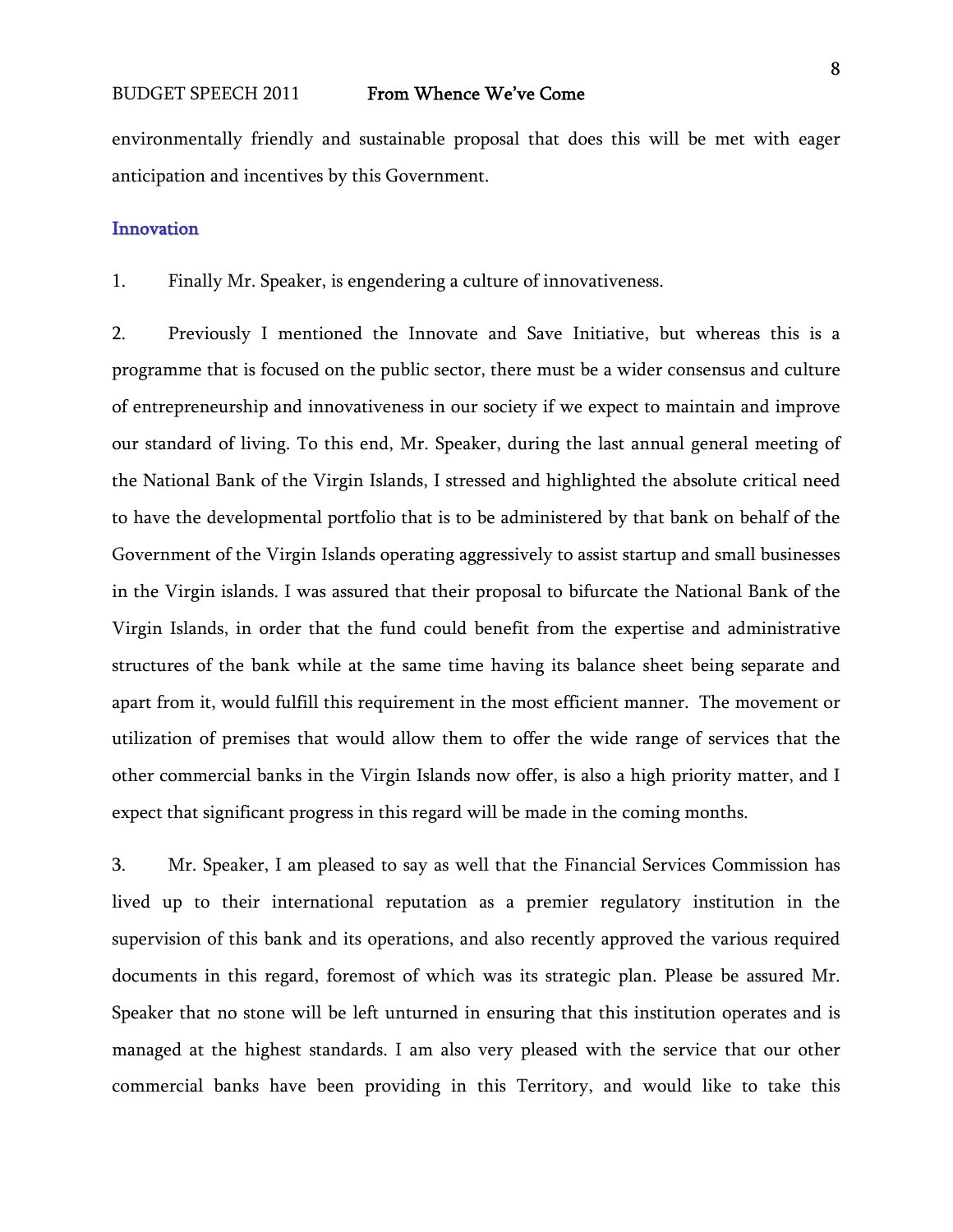opportunity to encourage them to continue to provide and to improve on the assistance they have been giving the citizens of this Territory.

4. The intent, Mr. Speaker, is to provide an environment in the Virgin Islands that is business friendly, encourages resourcefulness and provides value added services. It is therefore my charge to all that we seek not to change the natural attributes of these islands, but instead to enhance them through the ingenious use of our natural environment and its endowments. The purpose here Mr. Speaker is to add value, whether it is through the mere enhancement of the natural environment we live in, or in creating services that allow us to sell the experience of enjoying it in a sustainable way.

5. Recently some of the major cruise lines announced a reduction or elimination of some of their sailings to the Caribbean, and though in an economic sense this particular industry is not a large part of our Gross Domestic Product, it does provide for the livelihood of a significant part of our population. Even though we will continue to pursue this industry and provide incentives for its development, we must at the same time develop aggressively our tourism product in other areas. One of these must be the addition of a major resort to the main island of Tortola, an idea which was incubated in the past, and one which I have already begun to pursue aggressively.

6. Mr. Speaker these building blocks of *financial stability, social cohesion and innovation*, can serve us well, and with hard work, strong debate and mutual respect for each other, I am sure that we will arrive at a place that is beneficial to all. These are the cornerstones on which this budget that I present before you are built.

### The Economy

1. Allow me then Mr. Speaker, to now put it in the context of the economy of which we are a part.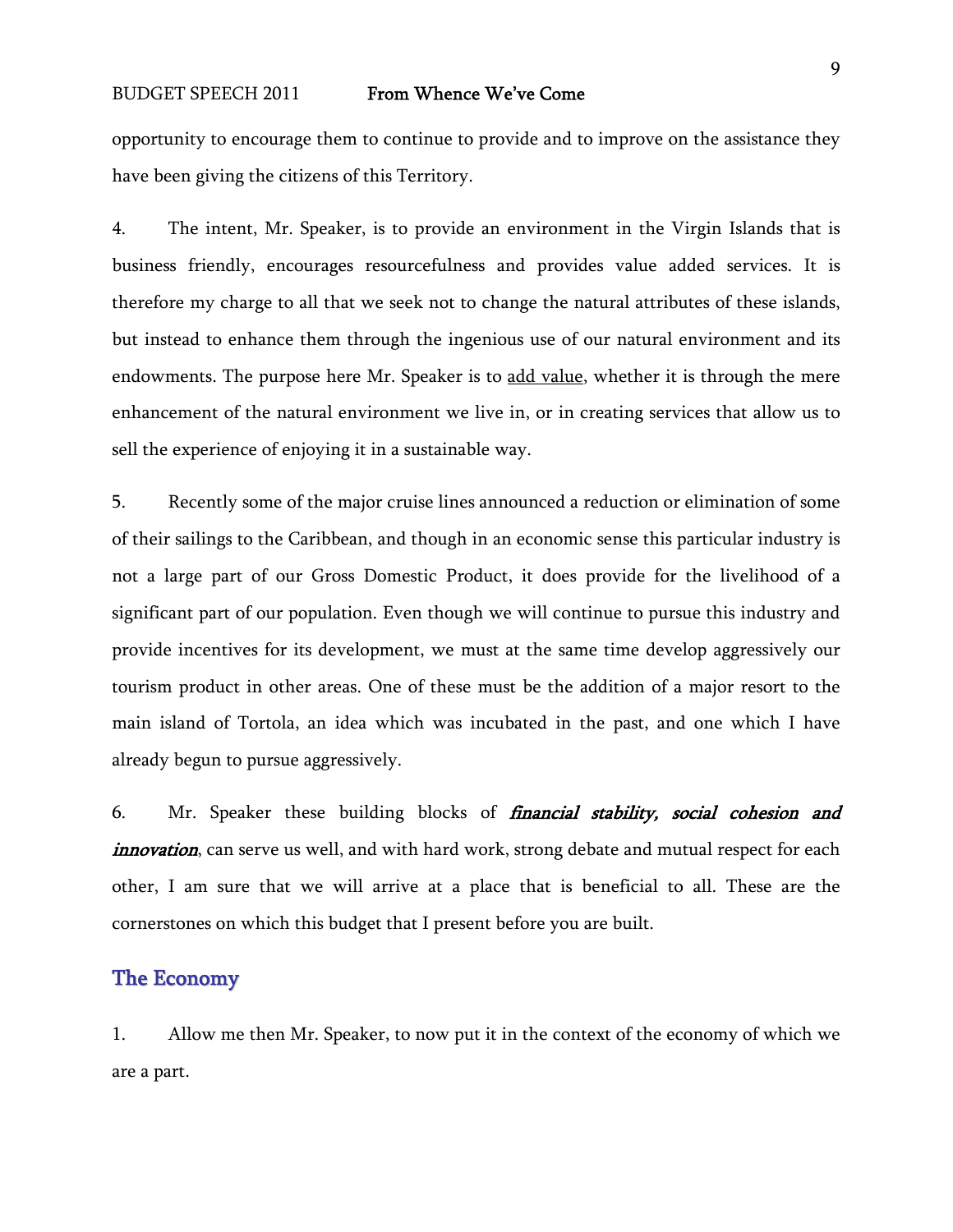2. The year 2009 was a challenging one for the Virgin Islands as the slow recovery process began following the worst global economic crisis in recent history. Nominal GDP in the Virgin Islands fell by \$115.7 million to \$876.3 million in from the previous year resulting in an 11.7 percent decline in overall economic activity in the Territory. Interestingly, a reduction similar to this occurred between 2002 and 2003 as a direct result of the economic uncertainty after the September 11<sup>th</sup> terrorist attacks in the United States. Reduced tourist arrivals and financial services business contributed greatly to the short-falls in output in 2009 and negatively impacted industries such as construction, real estate and wholesale and retail, which are heavily dependent on the robustness of these two sectors. Preliminary summary statistics from the Development Planning Unit indicated that total visitor arrivals were down by approximately eight point three percent (8.3%) in 2009 from 2008. As a result of this, tourism expenditure decreased by an estimated seventeen percent (17%) between 2008 and 2009. Similarly, in the financial services industry, company incorporation figures followed the same trend. Incorporations were down by twenty three percent (23%) in 2009 when compared to 2008. However, the overall impact on Government revenue was less substantial since the number of active companies registered in the Virgin Islands in 2009 remained in the region of four hundred and ten thousand (410,000) thus allowing for re-registration income to remain strong. Government revenue decreased by some four percent (4%) as a result of the nominal reduction in fees from the financial services sector as well as a fall in tax receipts (such as Payroll Tax, Import Duties and tourism related taxes).

3. Mr. Speaker, on a positive note, average prices for goods and services in the Virgin Islands rose by approximately three percent (3.0%) in 2009 compared to seven point five percent (7.5%) in 2008. Declines in international commodity prices including crude oil in the first half of 2009 as well as the reduction in demand for goods and services worldwide in 2009 has resulted in lower inflationary pressures in the Virgin Islands as well as other countries in the region and worldwide.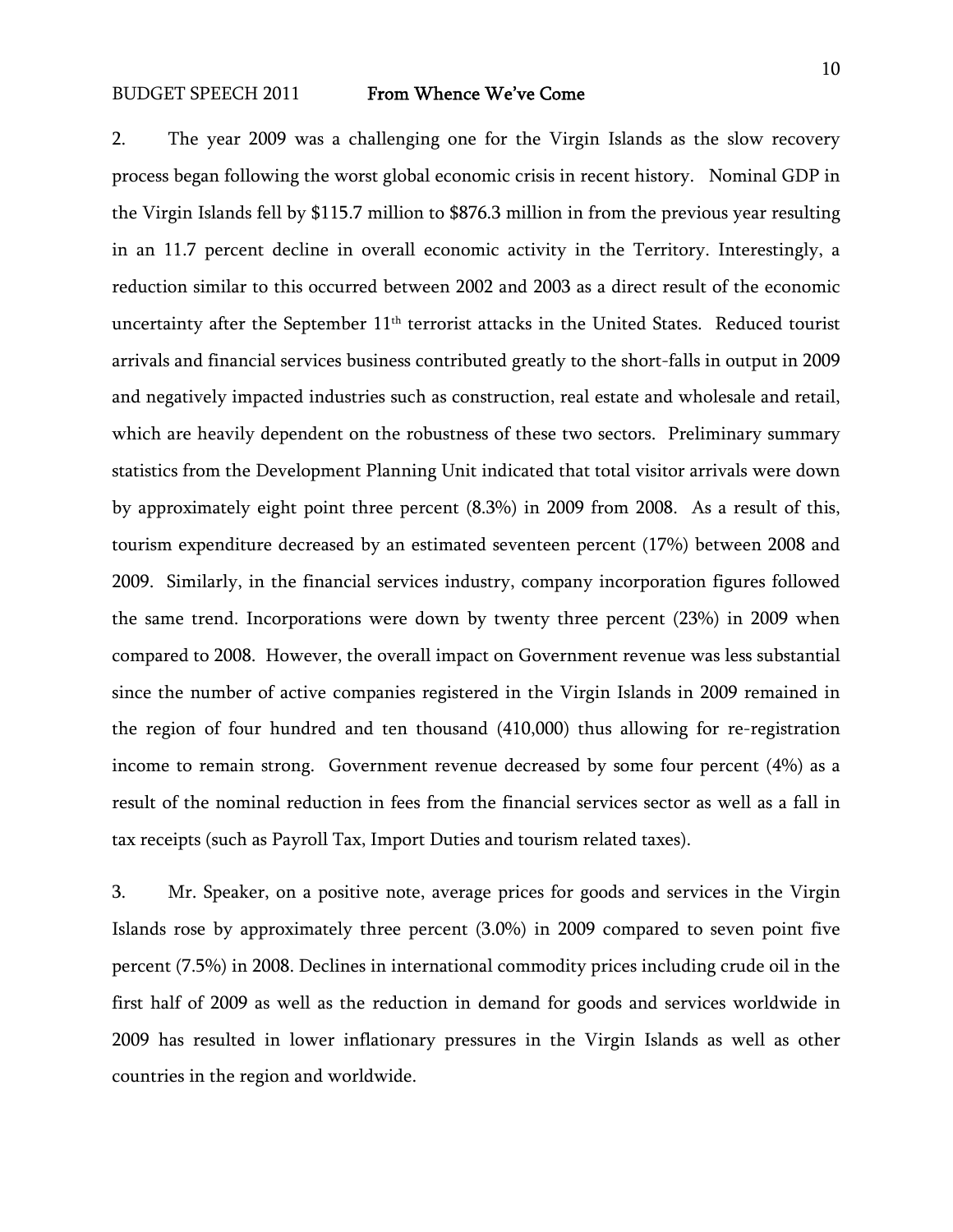4. I am pleased to indicate however, Mr. Speaker, that the Virgin Islands economy showed signs of recovery in 2010. Based on provisional statistics for the first half of 2010, tourism arrivals have increased by four percent (4%) and company incorporations by approximately thirty three percent (33%). The increase in tourist arrivals for the first half of 2010 was fueled by increases in overnight tourist arrivals which rose by approximately ten percent (10%) when compared to the same period in 2009. Continued growth in this sector is highly dependent on the performance of the tourism industry during the last two (2) months of the year (November and December 2010) which represents the beginning of the 2011 peak tourism season. Government revenue from the financial services sector continues to be robust. Figures for the first three quarters of the year indicated that total revenue collection for 2010 should not be less than last year where approximately one hundred and sixty four point seven million dollars (\$164.7m) was collected.

5. Mr. Speaker, forecasts had indicated that the economy should grow by an estimated six percent (6%) in 2010 given expected growth in the tourism and financial services industry. Increased economic activity in these two sectors should filter into other industries such as construction, real estate and wholesale and retail resulting in their growth in 2010. Inflation is expected to remain low between two (2) and three (3) percent in 2010.

6. In terms of the coming year 2011, expectations for the Virgin Island's economy are highly dependent on the extent and pace of recovery of the United States, European and Asian economies. If the United States economy in particular, suffers additional setbacks this could have significant implications for growth prospects in the Virgin Islands, since the majority of trade activity in goods and services originates from this market. Mr. Speaker, the Virgin Islands economy is forecasted to grow between four (4) and five (5) percent in 2011 based on growth projections in the United States and anticipated expansion of the tourism and financial services market and subsequent increases in Government expenditure and household consumption.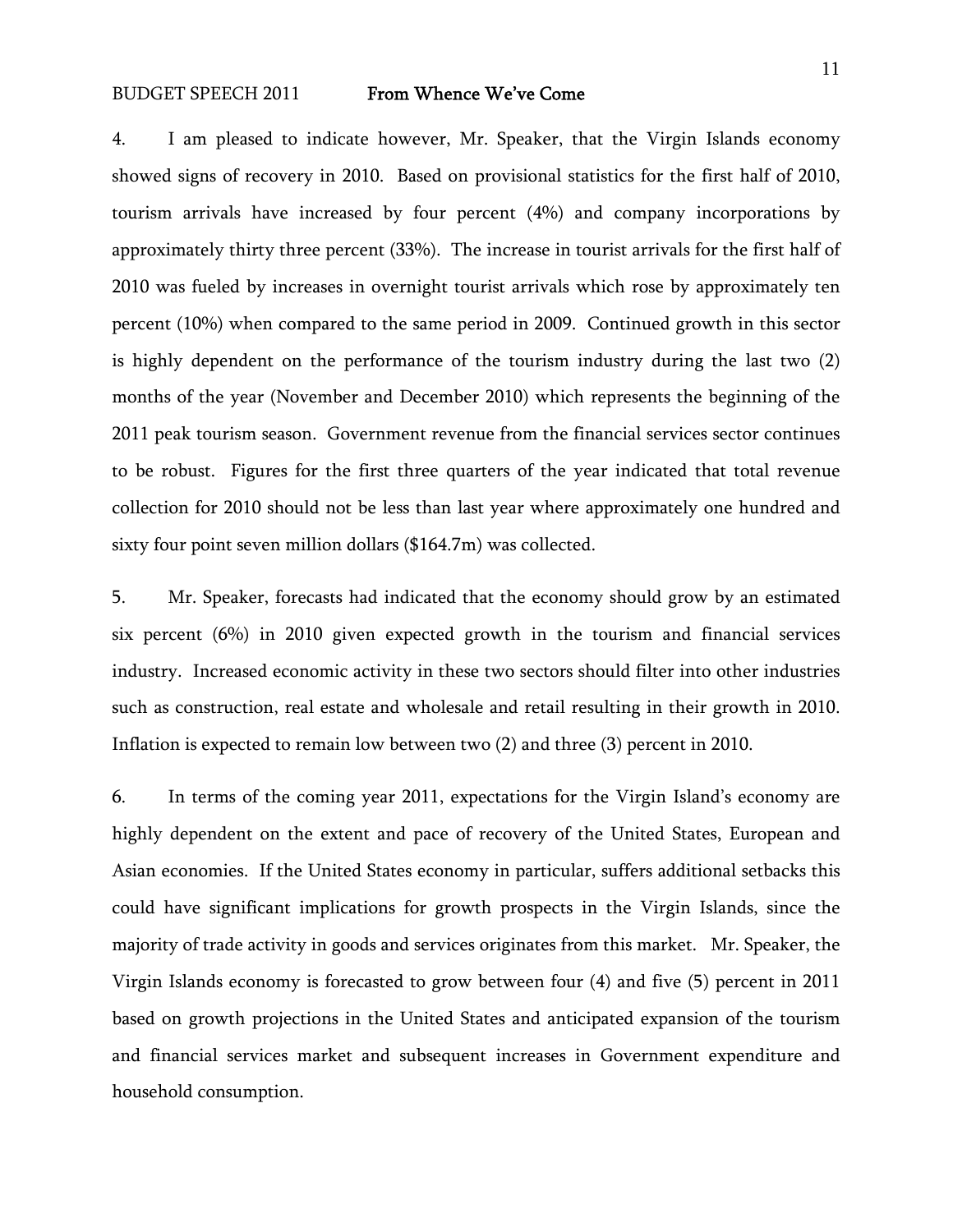7. Inflation is expected to continue along the same path as 2010 (between two (2) and three (3) percent) unless there are significant upward changes in the US inflation rate.

8. With this backdrop, Mr. Speaker, I can now get into the merits of the relatively conservative budget that I am presenting to this Honourable House today.

## Budgetary Allocations

[1](#page-11-0). Mr. Speaker, the budget<sup>1</sup> being presented today illustrates in figures, the road map that I laid out in the former portions of this address. First of all we have projected revenues<sup>[2](#page-11-1)</sup> for 2011 to be some two hundred and eighty seven million, eight hundred and eighty four thousand dollars (\$287,884,000) while operational expenditure is expected to be two hundred and sixty million, fifty one thousand, and six hundred dollars (\$260,051,600). This leaves a surplus on operations of twenty seven million, eight hundred and thirty two thousand, and four hundred dollars (\$27,832,400). Mr. Speaker, of this sum, twenty million, eight hundred and thirty two thousand, four hundred dollars (\$20,832.4000) is to be contributed to the Development Fund. Contributions to the Pension and Reserve Funds have both been increased for 2011 with these amounts totaling four million dollars (\$4,000,000) and two million, three hundred thousand dollars (\$2,300,000) respectively. In addition three hundred thousand dollars (\$300,000) each will be contributed to both the Emergency/Disaster Fund and Contingencies Fund and one hundred thousand dollars (\$100,000) will be contributed to the Repairs and Renewal Fund.

## Public Debt

1. In regard to Public Debt, Mr. Speaker, our projected annual debt servicing obligations of seventeen million, two hundred thousand, and four hundred dollars

<span id="page-11-0"></span><sup>&</sup>lt;sup>1</sup> See Appendix I for Cash Flow Statement.

<span id="page-11-1"></span><sup>2</sup> See Appendix II for brief notes.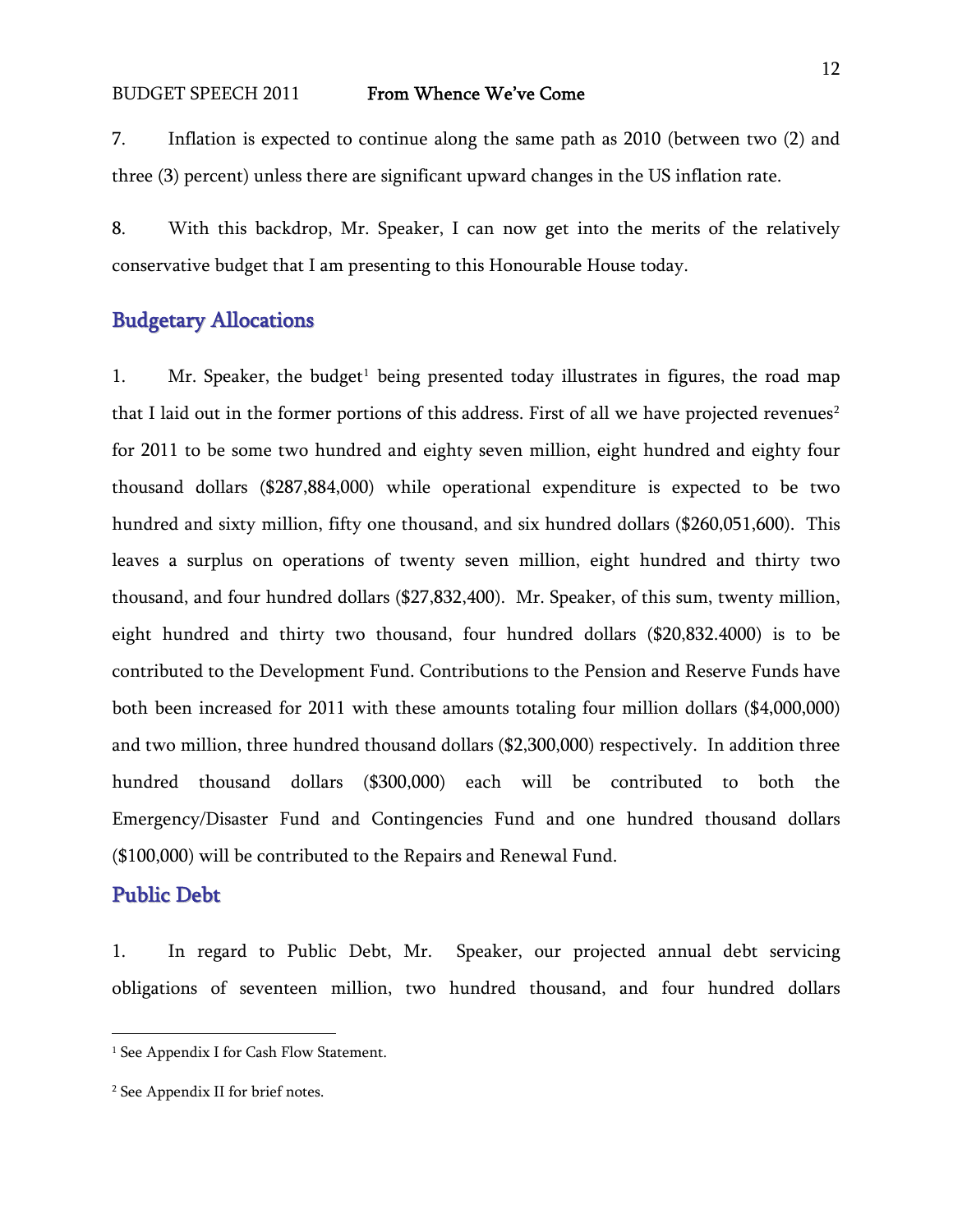(\$17,200,400) for 2011 has increased by 13.2% up from fifteen million, one hundred and eighty-seven thousand, and eight hundred dollars (\$15,187,800) in 2010. Public Debt will now stand at one hundred and thirty-six million, two hundred and ninety-seven thousand, five hundred and eighty-three dollars (\$136,297,583). Mr. Speaker, of this debt, Contingent Liability which is Government guaranteed debts of Statutory Authorities, Government Corporations and Companies accounts for twenty-three million, one hundred and ninetyeight thousand, four hundred and thirty-five dollars (\$23,198,435).

2. For reference purposes, Mr. Speaker, I would like to remind this Honourable House that the Borrowing Guidelines<sup>[3](#page-12-0)</sup> agreed with Her Majesty's Government sets a ceiling of ten percent (10%) of projected recurrent revenue on debt servicing, net debt at eighty percent (80%) of recurrent revenue and a floor of twenty five percent (25%) of recurrent expenditure for our liquid assets. I am pleased to state that even though the recent global fiscal crisis and a conscious decision by us to bridge the recessionary period with more Government participation in the economy has caused us to go below the floor on liquidity, compliance with the other ratios remain. We expect to correct this anomaly in 2011.

## National Physical Infrastructure

1. Finally, Mr. Speaker, is the matter of our national physical infrastructure. If the events of the past month have illustrated anything it is that our current infrastructure must be enhanced. This fifty year event has mandated that we take a new look at the way we design our roads, bridges and retaining walls. The year 2011 will be one of rebuilding, and we have already begun discussions with various institutions for financing to cover this massive undertaking. A critical part of this programme will be the development of new designs for our physical infrastructure that have as a significant component, the natural water flows and soil mechanics unique to the Territory. We are also hoping that visible

<span id="page-12-0"></span><sup>&</sup>lt;sup>3</sup> See Appendix III for Borrowing Guideline Ratios.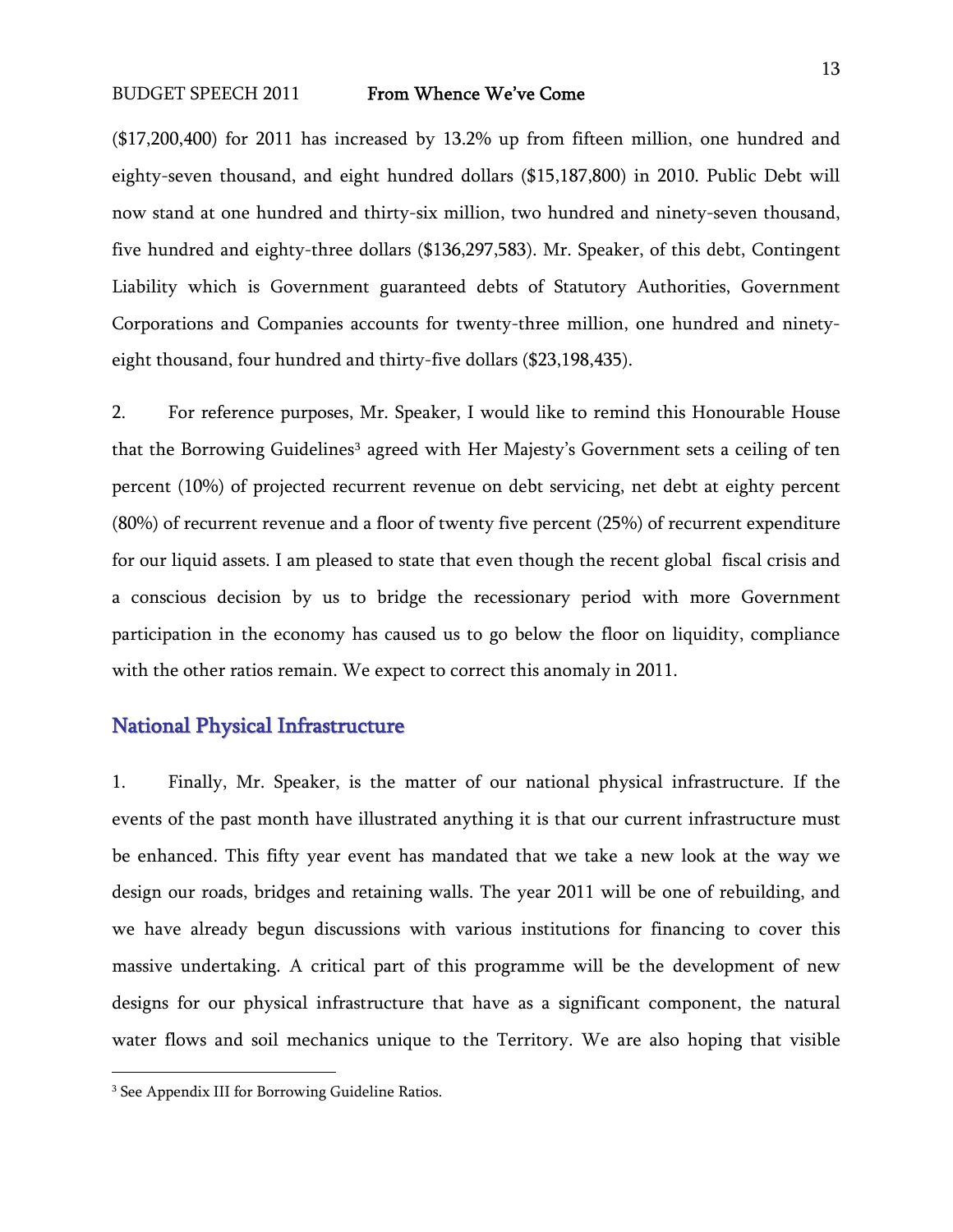inroads can be made into our water and sewerage crisis through proper coordination with the rebuilding programme. We will use this rebuilding programme as an opportunity to hone the existing skills of our contractors, and will be a major part of our economic recovery goals in the first half of 2011.

## **Reflections**

1. Mr. Speaker, this Territory has grown significantly over the past twenty years, and we have adapted, met many challenges and have always been able to thrive. I am certain that we will continue to forge ahead with the same principles that have allowed us to weather the storms that buffet us.

3. Mr. Speaker, I would like to thank the many organisations that have contributed to the success of, and resilience in the face of the challenges that this country has experienced in the past year, from the Civil Service, local NGOs, the private sector, and regional and global organizations. Further, to avoid the risk of leaving anyone unmentioned, I will merely say, on behalf of the people of the Virgin Islands, that I extend a heartfelt thank you and deepest appreciation.

4. Finally, I would like to thank the people of this Territory, whose patience and belief in the systems of this Territory have contributed to relative peace and tranquility in a global environment where strife and uncertainty prevail. May God bless us all.

5. Mr. Speaker, thank you for your indulgence, and on behalf of my colleagues, I present to you this budget.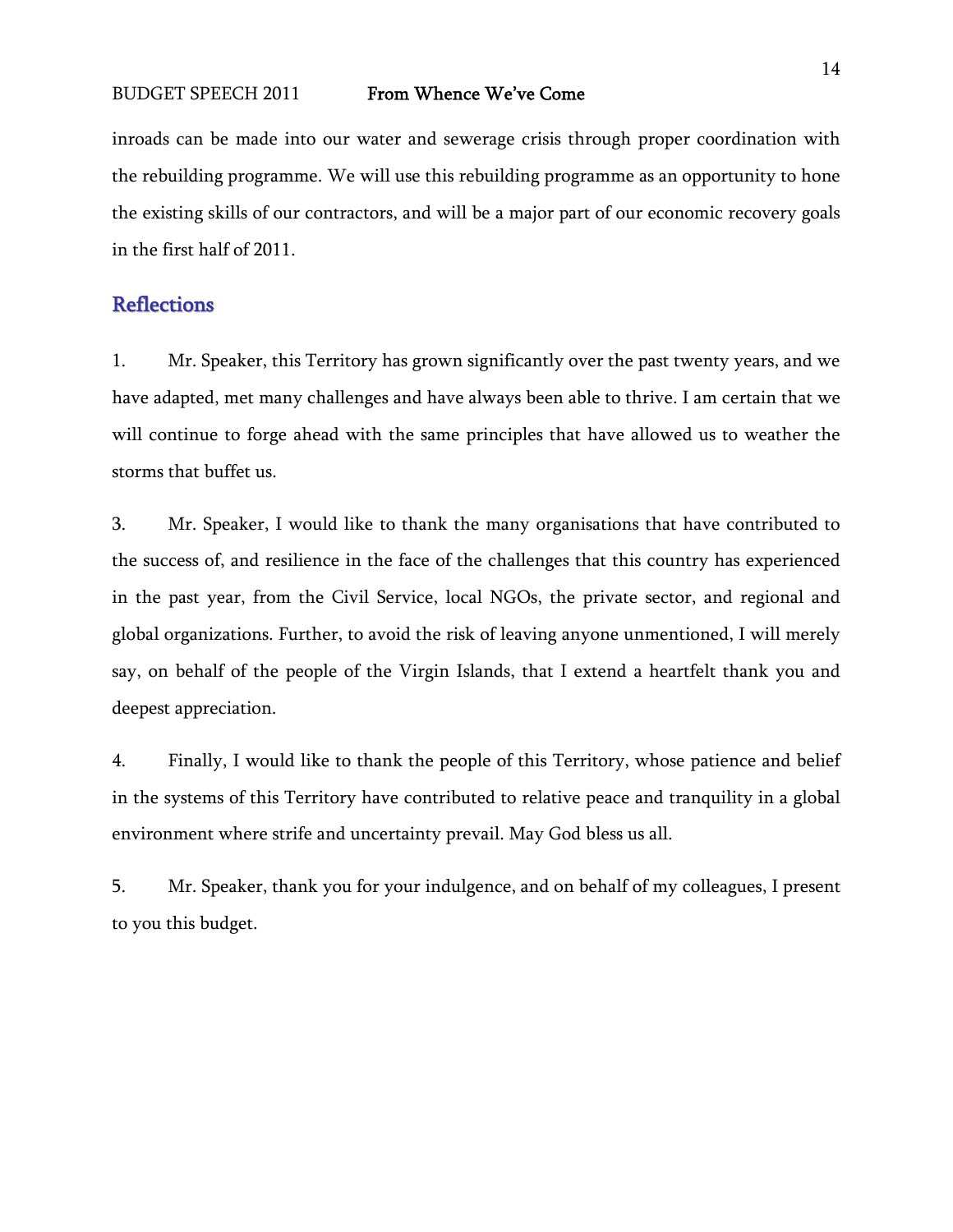15

# APPENDICIES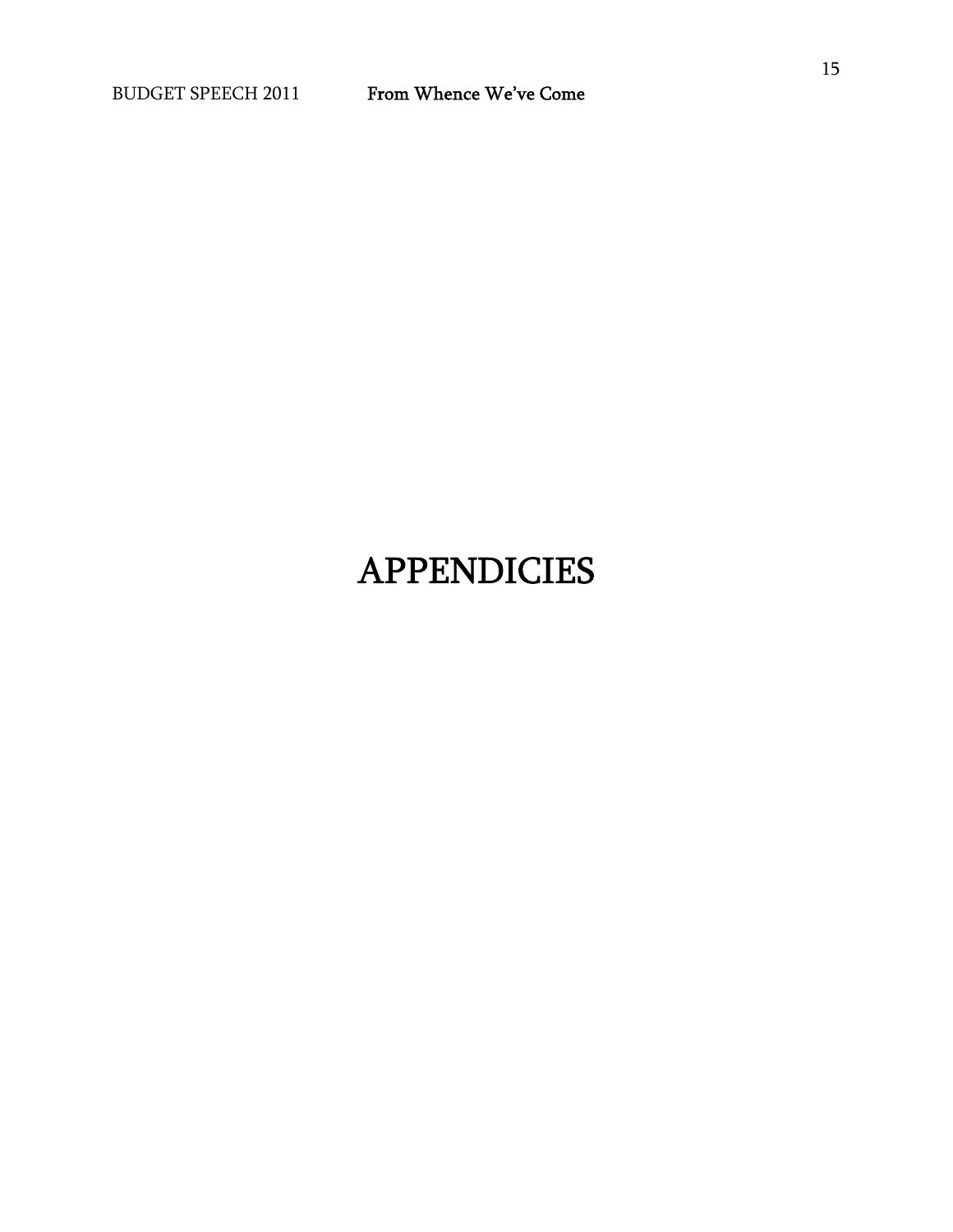## WHOLE OF GOVERNMENT FORECAST FINANCIAL STATEMENTS

## GOVERNMENT OF THE VIRGIN ISLANDS

## FORECAST CASH FLOW STATEMENT FOR THE YEAR ENDING DECEMBER 31, 2011

|                                               |                | 2011 Budget | 2010 Est. Actual |  |
|-----------------------------------------------|----------------|-------------|------------------|--|
|                                               | <b>Note</b>    | \$000       | \$000            |  |
|                                               |                |             |                  |  |
| <b>OPERATING CASH FLOWS</b>                   |                |             |                  |  |
| <b>Operating Receipts</b>                     |                |             |                  |  |
| Coercive Revenue                              | 1              | 269,994     | 255,778          |  |
| <b>Trading Revenue</b>                        | $\overline{2}$ | 16,620      | 16,905           |  |
| <b>Investment Revenue</b>                     | 3              | 490         | 390              |  |
| Other Revenue                                 | $\overline{4}$ | 780         | 530              |  |
| <b>Total Operating Receipts</b>               |                | 287,884     | 273,603          |  |
| <b>Operating Payments</b>                     |                |             |                  |  |
| <b>Personnel Costs</b>                        | 5              | (125, 715)  | (126, 394)       |  |
| <b>General Operating Costs</b>                | 6              | (67, 755)   | (63, 611)        |  |
| <b>Grants to Statutory Boards</b>             | 7              | (48, 106)   | (43, 115)        |  |
| <b>Transfers</b>                              | 8              | (9, 430)    | (9, 409)         |  |
| <b>Financing Costs</b>                        | 9              | (7,680)     | (7,692)          |  |
| <b>Grants to Non-Government Organizations</b> | 10             | (1,367)     | (1,568)          |  |
| <b>Total Operating Payments</b>               |                | (260, 052)  | (251, 789)       |  |
| Net Cash Operating Surplus (Deficit)          |                | 27,832      | 21,814           |  |
|                                               |                |             |                  |  |
| <b>INVESTING (ASSET) CASH FLOWS</b>           |                |             |                  |  |
| <b>Asset-Related Inflows</b>                  |                |             |                  |  |
| Sales of Physical Assets                      | 11             | 200         | 200              |  |
| Loans-Made Repaid                             | 12             | (220)       | (220)            |  |
| <b>Total Asset-Related Inflows</b>            |                | (20)        | (20)             |  |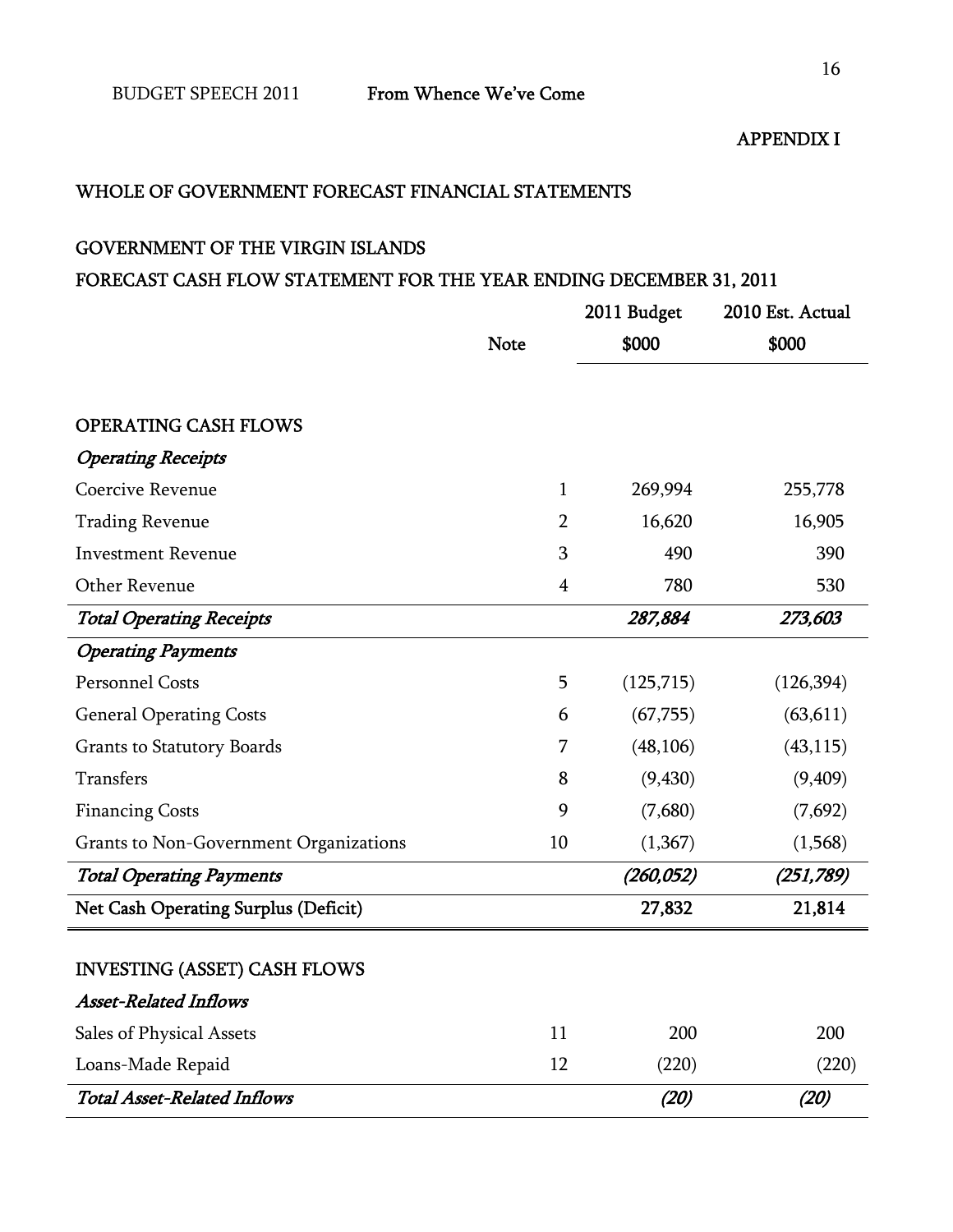## Asset-Related Outflows

| <b>Purchase of Physical Assets</b>        | 13 | (20, 832)        | (40, 242) |
|-------------------------------------------|----|------------------|-----------|
| Capital Contributions to Statutory Boards | 14 |                  |           |
| <b>CDB</b> Equity Contributions           |    | (276)            | (361)     |
| Loans-Made                                | 15 | (220)            | (700)     |
| <b>Total Asset-Related Outflows</b>       |    | (21, 328)        | (41, 303) |
| Net Cash Investing (Asset) Flows          |    | (21, 128)        | (41, 323) |
| FINANCING (BORROWING) CASH FLOWS          |    |                  |           |
| Inflows                                   |    |                  |           |
| New Borrowing (Public Debt)               |    | $\boldsymbol{0}$ | 30,000    |
| <b>Outflows</b>                           |    |                  |           |
| Repayment of Borrowing (Public Debt       |    |                  |           |
| Principal)                                |    | (9,521)          | (7,809)   |
|                                           |    |                  | 24,780    |
| Net Cash Financing (Borrowing) Flows      |    | (9,521)          |           |
| MOVEMENT IN CASH POSITION                 |    |                  |           |
| <b>Operating Surplus (Deficit)</b>        |    | 27,832           | 21,814    |
| Net Investing (Asset) Cash Flows          |    | (21, 128)        | (41, 323) |
| Net Financing (Borrowing) Cash Flows      |    | (9,521)          | 22,191    |
| Net Movement Between Funds                | 16 |                  |           |
| Net Movement in Cash                      |    | (3,517)          | (2,682)   |
| Plus Opening Bank Balance                 |    | 50,340           | 47,658    |
| Plus Net Movement in "Current Accounts"   |    |                  |           |
| Plus Net Movement in "Deposits"           |    |                  |           |
| Plus Net Movement in "Other Advances"     |    |                  |           |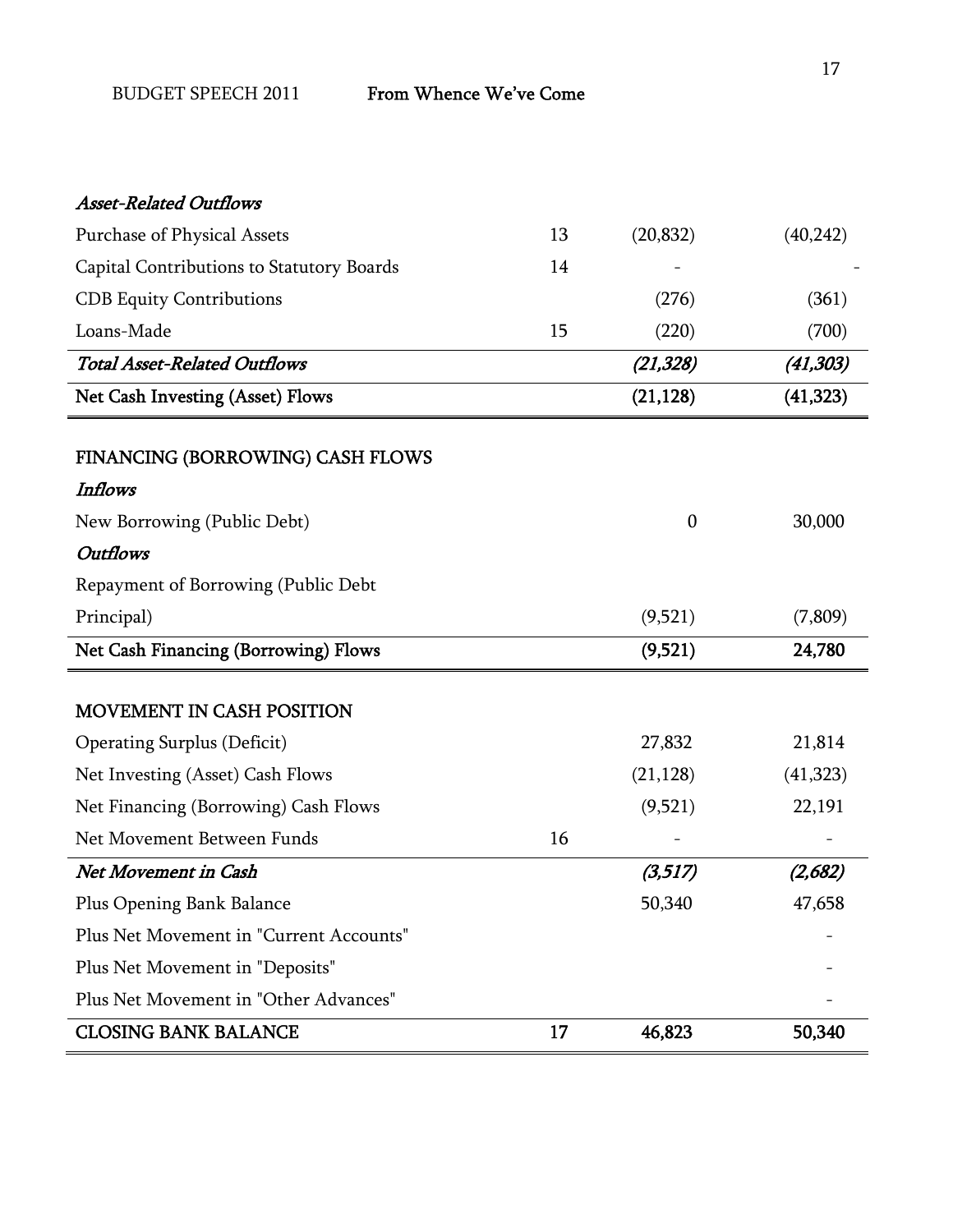| Notes to the Forecast Cash Flow Statement     | 2011 Budget<br>\$000 | 2010 Est.<br>Actual<br>\$000 |
|-----------------------------------------------|----------------------|------------------------------|
| Note 1: Coercive Revenue<br>Levies            |                      |                              |
| <b>Financial Service Levies</b><br>Taxes      | 168,708              | 156,937                      |
| Payroll Tax                                   | 37,500               | 35,000                       |
| Hotel Accommodation Tax                       | 3,300                | 2,750                        |
| Passenger Tax (Air)                           |                      | 1,500                        |
| Property Tax                                  | 2,200                | 2,100                        |
| Passenger Tax (Sea)                           | 900                  | 1,000                        |
| Cruising Permits Tax                          | 2,100                | 2,100                        |
| Corporate Income Tax                          | 200                  | 200                          |
| Personal Income Tax                           | 300                  | 300                          |
| House Tax                                     | 250                  | 250                          |
| Land Tax                                      | 145                  | 145                          |
| Motor Vehicle Rental Surcharge                | 150                  | 160                          |
| Other Taxes<br><b>Import Duties</b>           | 1,400                | 1,400                        |
| Import Duties - Non-Alcoholic                 | 33,000               | 32,000                       |
| Import Duties - Alcoholic                     | 1,500                | 1,000                        |
| Import Duties - Tobacco                       | 100                  | 100                          |
| <b>Commercial Licenses</b><br><b>Licenses</b> | 700                  | 625                          |
| Work Permits                                  | 6,500                | 6,500                        |
| Drivers & Vehicle Licenses                    | 1,750                | 1,600                        |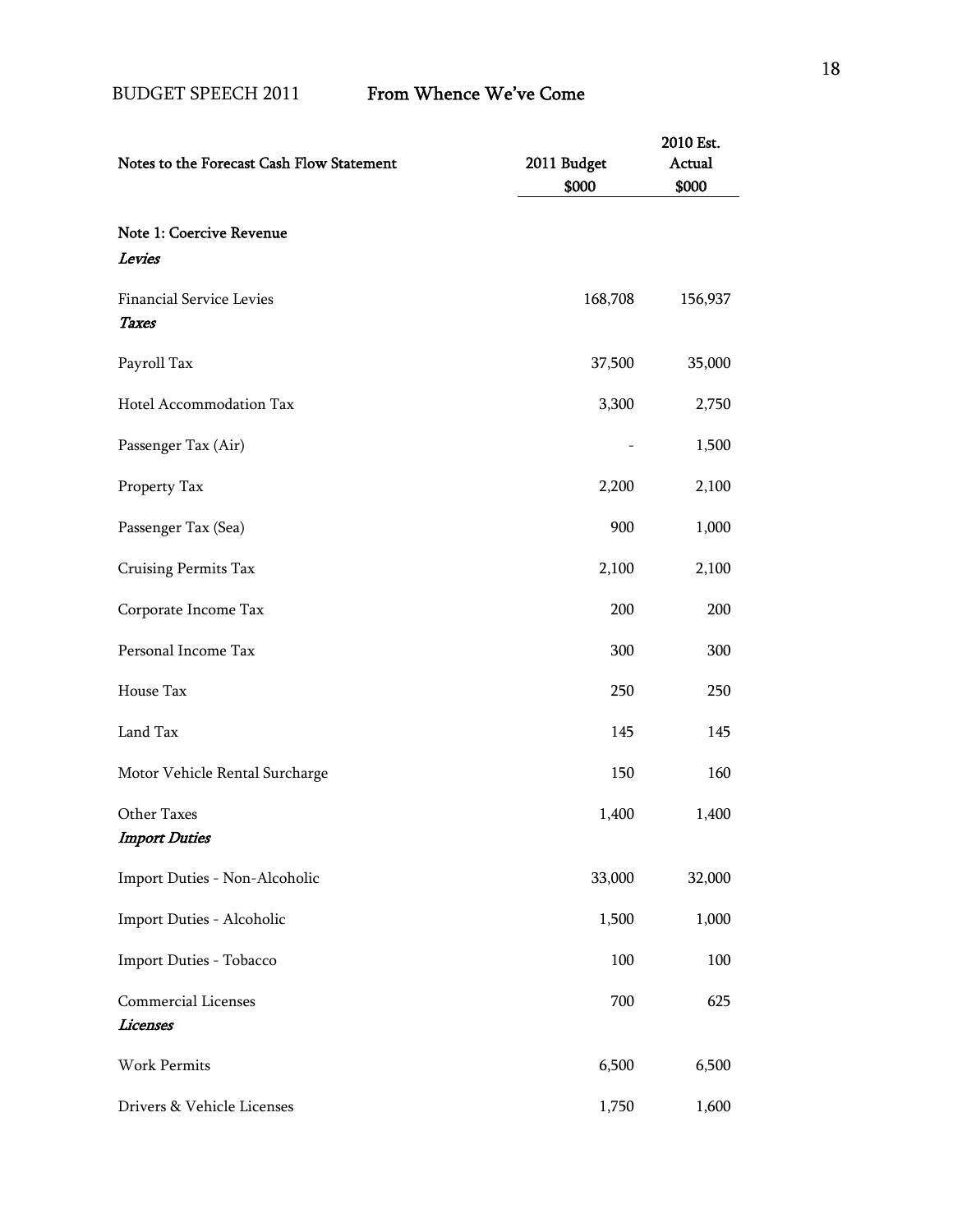| <b>Total Coercive Revenue</b>          | 269,994 | 255,778 |
|----------------------------------------|---------|---------|
| Other Fines                            | 200     | 200     |
| Judiciary Fines                        | 400     | 400     |
| Fines                                  |         |         |
| Coin Royalties                         | 75      | 50      |
| <b>Telecom Royalties</b>               |         | 1,000   |
| <b>Stamp Duty</b><br>Royalties         | 6,500   | 6,500   |
| Liquor and Still Licenses              | 106     | 106     |
| Miscellaneous (Other) License Receipts | 125     | 125     |
| <b>Fishing Licenses</b>                | 180     | 185     |
| Non-Belonger Land Holding Licenses     | 250     | 250     |
| Vessel/Captain Licenses                | 55      | 45      |
| Registration of Ships & Captains       | 500     | 450     |
| <b>Trade Licenses</b>                  | 900     | 800     |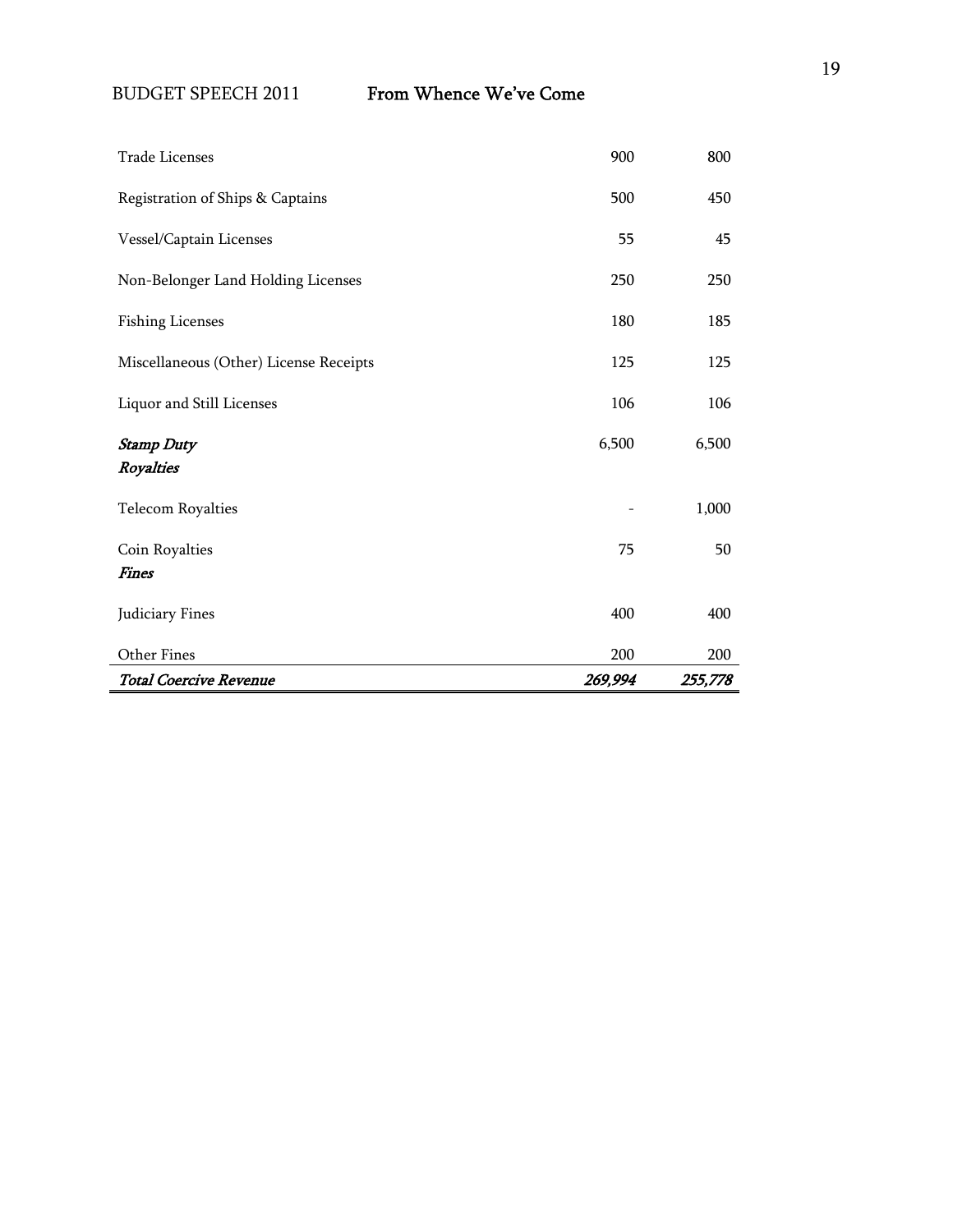## Note 2: Trading Revenue Fees

| Water and Sewerage Fees                     | 6,000 | 6,000 |
|---------------------------------------------|-------|-------|
| Nationality Fees                            | 925   | 925   |
| Miscellaneous (Other) Fees                  | 1,500 | 1,500 |
| <b>Customs &amp; Immigration Services</b>   | 600   | 600   |
| Mooring & Berthing Fees                     | 300   | 290   |
| Development Control Authority Fees          | 130   | 130   |
| <b>Registration Fees</b>                    | 47    | 42    |
| Reprographic Fees                           | 25    | 24    |
| Abattoir Fees                               | 20    | 20    |
| Audit Fees                                  |       | 5     |
| Ship Survey Fees                            | 45    | 45    |
| Seafarer Documentation Fees<br><b>Sales</b> | 20    | 20    |
| Sale of Postage Stamps                      | 4,000 | 4,000 |
| Sale of Seafood                             | 1,200 | 1,500 |
| Sale of Forms & Publications                | 485   | 350   |
| Miscellaneous (Other) Postal Receipts       | 216   | 365   |
| Miscellaneous (Other) Sales Receipts        | 250   | 225   |
| Sale of Produce and Livestock               | 70    | 120   |
| Sale of Text Books                          | 70    | 62    |
| Philatelic Receipts                         | 50    | 50    |
| Sale of Entry Document Cards                | 40    | 35    |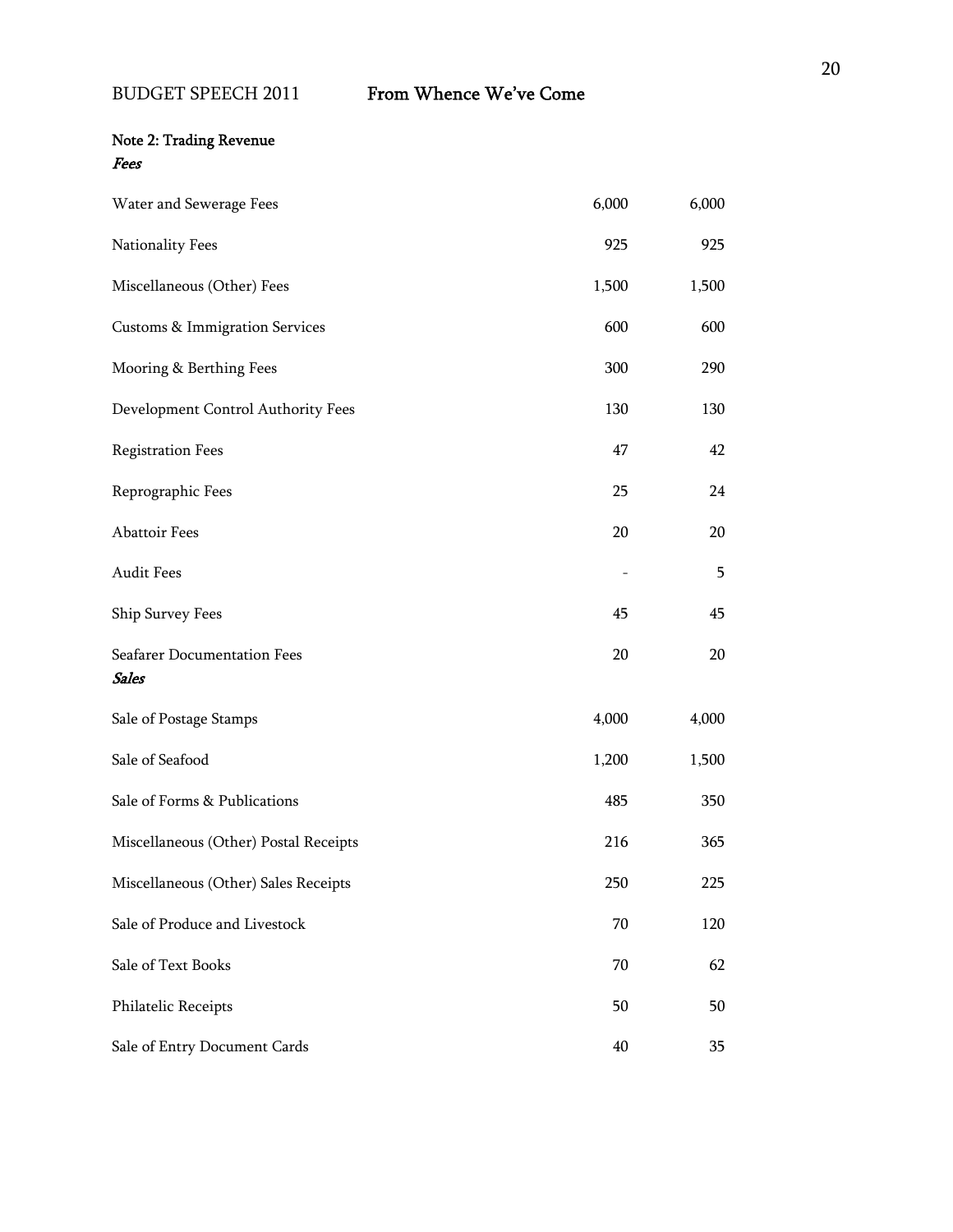| <b>Total Other Revenue</b>           | 780            | 530            |
|--------------------------------------|----------------|----------------|
| Development Aid                      |                |                |
| Services to Statutory Corporations   | 30             | 30             |
| <b>Sundry Receipts</b>               | 750            | 500            |
| Note 4: Other Revenue                |                |                |
| <b>Total Investment Revenue</b>      | 490            | 390            |
| Interest on Loans to Staff           | 40             | 40             |
| Interest on Bank Balances & Deposits | 450            | 350            |
| <b>Note 3: Investment Revenue</b>    |                |                |
| <b>Total Trading Revenue</b>         | 16,620         | 16,905         |
| Vehicle and Plant Rental             | $\overline{2}$ | $\overline{2}$ |
| Houses and Building Rental           | 100            | 70             |
| Letter Box Rental                    | 140            | 155            |
| Public Land Rental                   | 175            | 160            |
| Rentals                              |                |                |
| Sale of Land                         | 200            | 200            |
| Sale of Sand                         | 10             | 10             |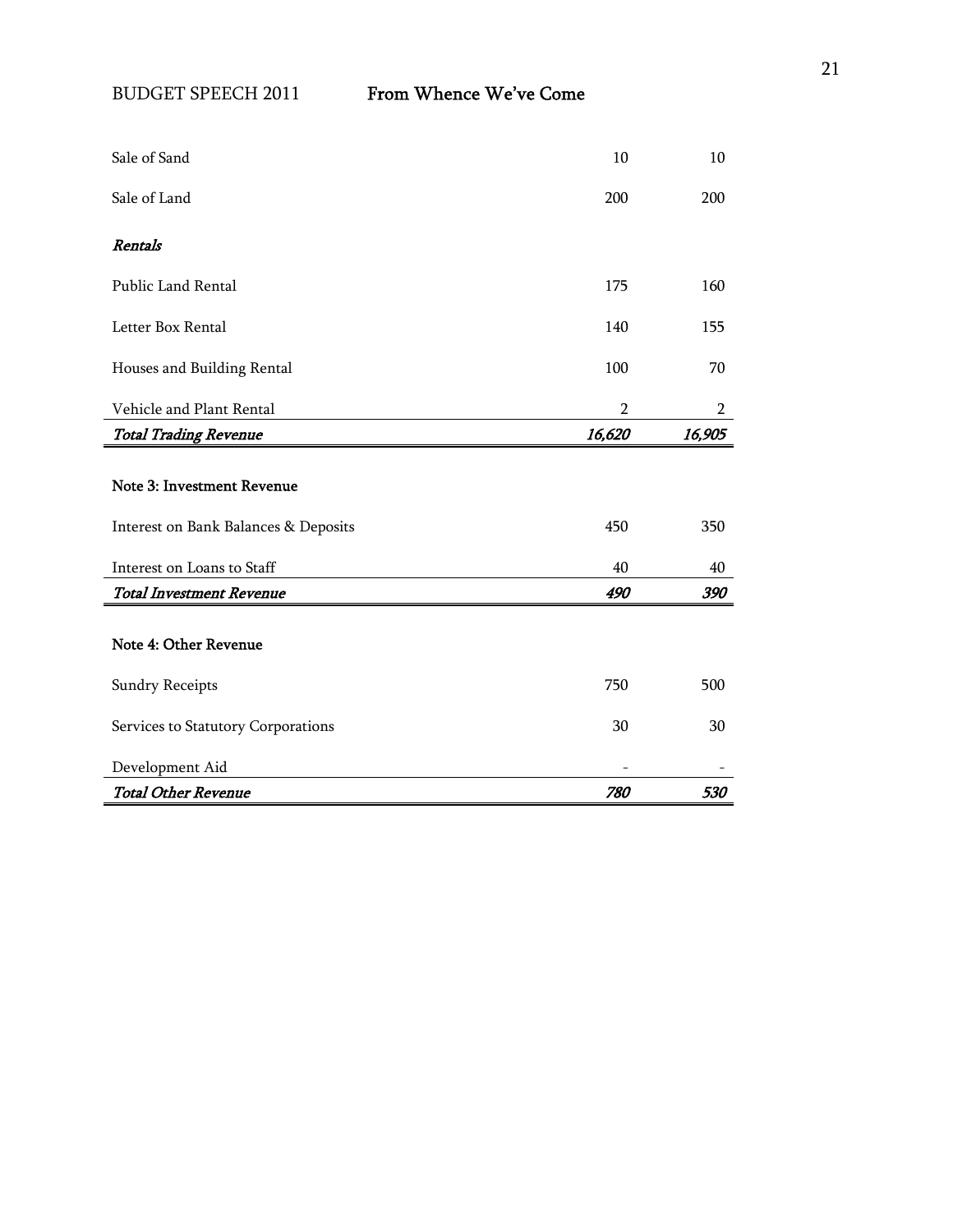## Note 5: Personnel Costs

 $\blacksquare$ 

| Salaries and Allowances                                                       | 84,933  | 81,134  |
|-------------------------------------------------------------------------------|---------|---------|
| <b>Wages</b>                                                                  | 21,001  | 25,487  |
| Pensions & Gratuities Provided by Law                                         | 10,015  | 10,666  |
| <b>Benefits</b>                                                               | 7,548   | 7,576   |
| Other Gratuities                                                              | 1,151   | 1,151   |
| Payroll Adjustments                                                           | 1,066   | 380     |
| Net Salary Advances                                                           |         |         |
| <b>Total Executive Personnel Costs</b>                                        | 125,715 | 126,394 |
| Note 6: General Operating Costs<br><b>General Ministry Operating Expenses</b> | 41,495  | 38,934  |
| Repairs, Maintenance and Minor Equipment                                      | 7,227   | 7,167   |
| Utilities                                                                     | 5,650   | 5,377   |
| <b>Rental Expenses</b>                                                        | 5,252   | 5,137   |
| <b>Travel Expenses</b>                                                        | 2,588   | 2,641   |
| Contributions to Overseas Organizations                                       | 2,465   | 1,673   |
| Expenses of Boards and Committees                                             | 349     | 365     |
| <b>Other Operating Costs</b>                                                  | 2,729   | 2,317   |
| <b>Total Executive General Operating Costs</b>                                | 67,755  | 63,611  |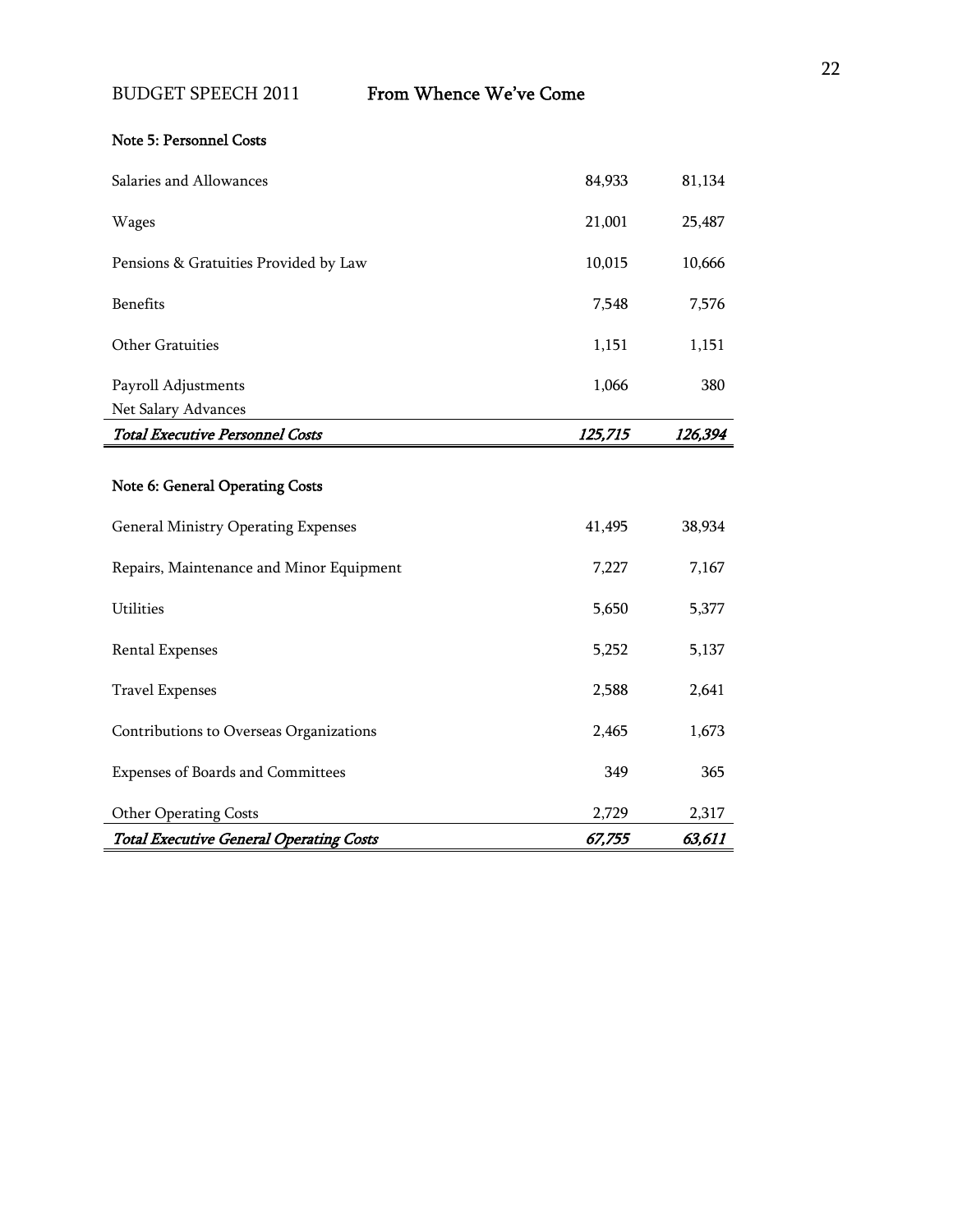## Note 7: Grants to Statutory Boards

| <b>BVI Health Services Authority</b>              | 17,100 | 17,100 |
|---------------------------------------------------|--------|--------|
| Tourist Board                                     | 15,000 | 9,711  |
| H. Lavity Stoutt Community College                | 11,068 | 11,068 |
| <b>BVI Airports Authority Ltd</b>                 | 3,159  | 3,325  |
| Telecommunications Regulatory Commission          | 95     | 237    |
| <b>Recreation Trust</b>                           | 550    | 480    |
| National Parks Trust                              | 406    | 428    |
| Financial Investigation Agency                    | 665    | 700    |
| H. Lavity Stoutt Memorial Fund                    | 45     | 47     |
| <b>Beautification Committees</b><br>Prospect Reef | 18     | 19     |
| <b>Total Grants to Statutory Boards</b>           | 48,106 | 43,115 |
| Note 8: Transfers<br>Scholarships Abroad          | 3,515  | 3,700  |
| Assistance Grants                                 | 3,791  | 3,831  |
| <b>Special Projects</b>                           | 1,120  | 820    |
| Further Education Programmes                      | 456    | 480    |
| Graduate Scholarship Programmes                   | 257    | 271    |
| Legal Aid                                         | 181    | 190    |
| Special Needs Programme                           | 111    | 117    |
| Other                                             |        |        |
| <b>Total Transfers</b>                            | 9,430  | 9,409  |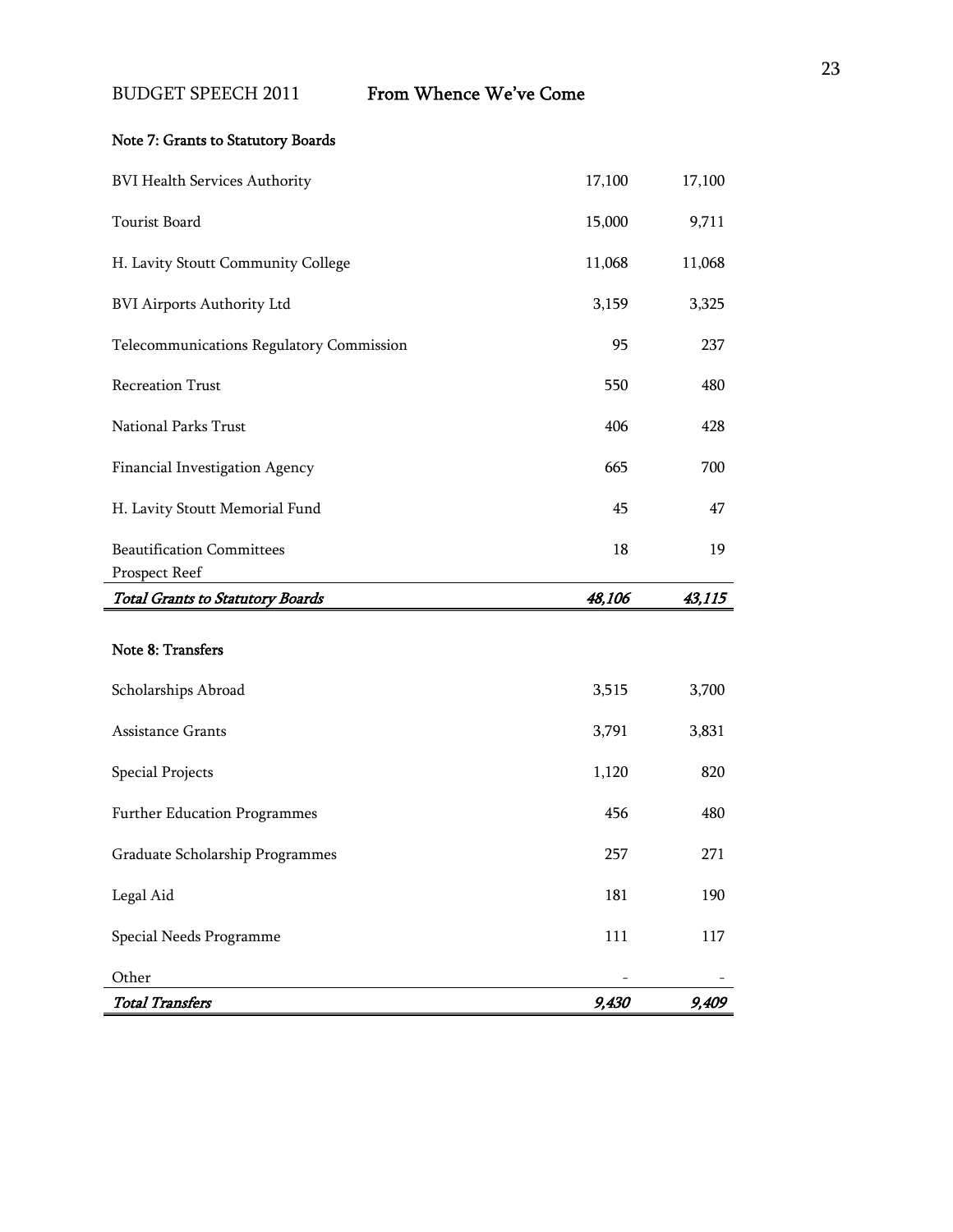## Note 9: Financing Costs

| Principal                    |       |       |
|------------------------------|-------|-------|
| Interest on public debt      | 7.647 | 7,679 |
| Commission on debt raising   | 33    | 13    |
| <b>Total Financing Costs</b> | 7,680 | 7,692 |

## Note 10: Grants to Non-Governmental Organisations

| <b>Festival Committees</b>                     | 570   | 600   |
|------------------------------------------------|-------|-------|
| Aviation Control (ASSI)                        | 644   | 644   |
| <b>Independent Medical Providers</b>           |       | 285   |
| <b>BVI Diabetes Association</b>                | 35    |       |
| HIV Aids Foundation Ltd                        | 32    |       |
| <b>BVI Red Cross</b>                           | 30    |       |
| Home Care Basics                               | 40    |       |
| <b>Beautification Committees</b>               |       | 19    |
| <b>Emergency Medical Transportation</b>        |       | 5     |
| Council for Alcohol and Drug Abuse (CADA)      | 6     |       |
| <b>VISAR</b>                                   | 5     | 5     |
| Craft Alive                                    |       | 5     |
| Nursing Council                                |       | 5     |
| <b>BVI Nurses Association</b>                  | 5     |       |
| Keep the BVI Beautiful                         |       |       |
| Total Grants to Non-Governmental Organisations | 1,367 | 1,568 |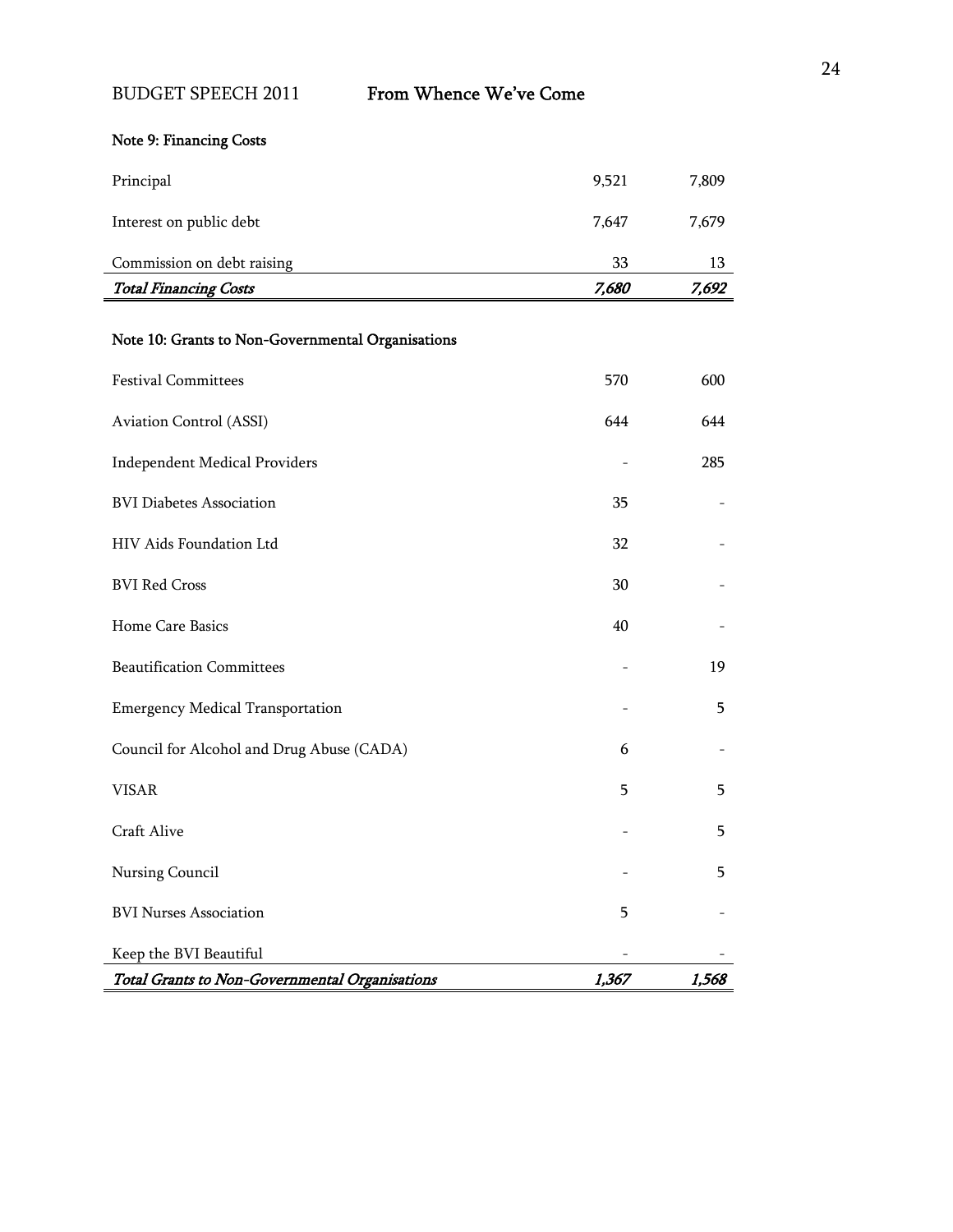## Note 11: Sales of Physical Assets

| Sale of Land                                       | 200    | 200    |
|----------------------------------------------------|--------|--------|
| <b>Total Sales of Physical Assets</b>              | 200    | 200    |
| Note 12: Loans-Made Repaid                         |        |        |
|                                                    |        |        |
| Loans to Staff: Car Loans                          |        |        |
| Loans to Staff: Other Advances                     | 220    | 220    |
| Total Loans-Made Repaid                            | 220    | 220    |
| Note 13: Purchase of Physical Assets               |        |        |
| Roads & Bridges                                    |        | 6,619  |
| Buildings                                          |        | 8,540  |
| Land                                               |        |        |
| Other Infrastructural Assets                       | 20,832 | 10,615 |
| Specialist Plant & Equipment                       |        | 12,059 |
| Water & Sewerage Systems                           |        |        |
| Computer Hardware, Software and Databases          |        | 639    |
| Vehicles                                           |        |        |
| Harbours, Docks & Jetties                          |        |        |
| Furniture & Fittings                               |        |        |
| Historical & Other Heritage Assets                 |        |        |
| Office Equipment                                   |        | 20     |
| Land Development                                   |        | 1,750  |
| <b>Boats</b>                                       |        |        |
| <b>Total Purchase of Executive Physical Assets</b> | 20,832 | 40,242 |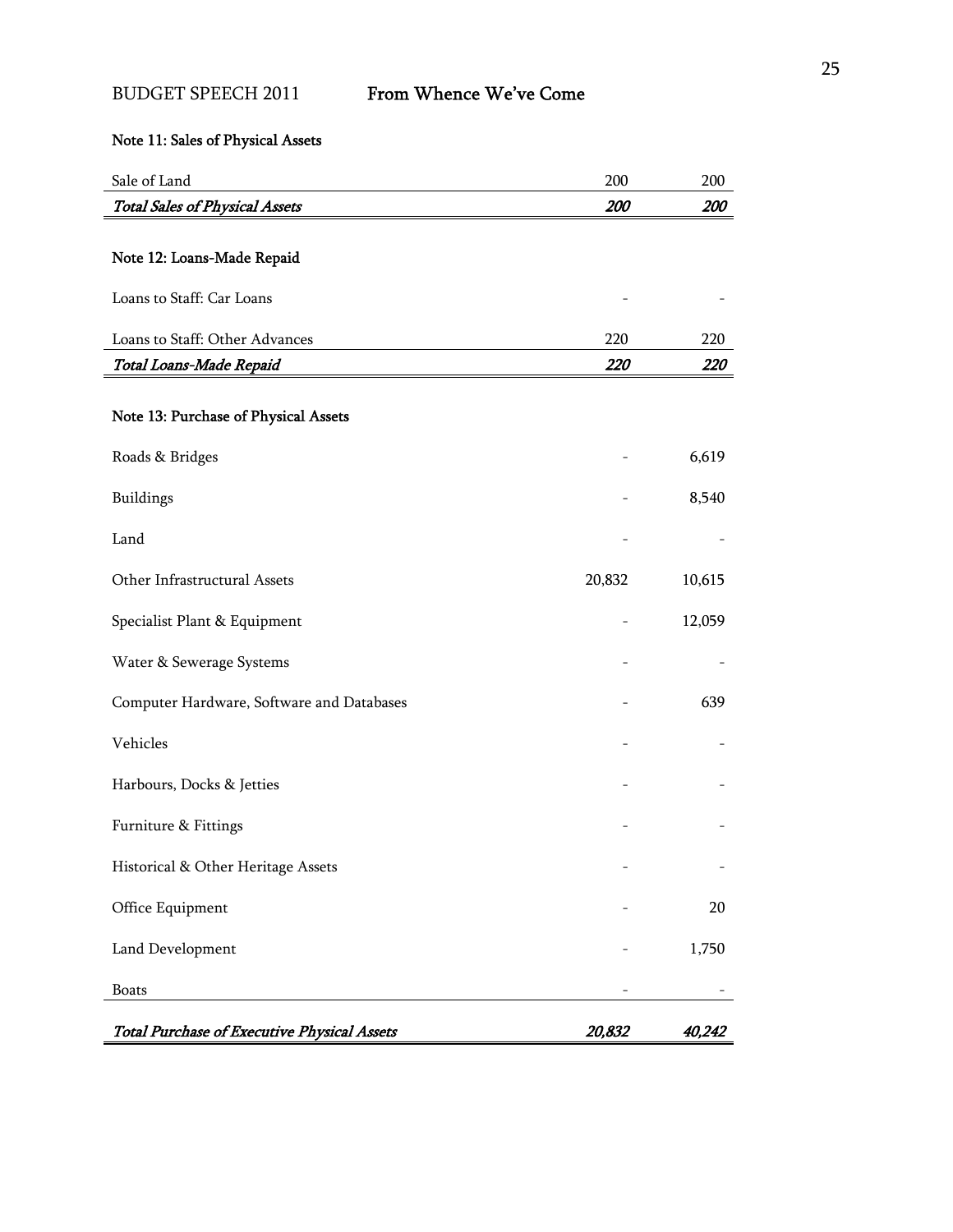|  | Note 14: Equity Contributions to Statutory Boards |  |
|--|---------------------------------------------------|--|

| <b>BVI Health Services Authority</b>                                    |           |            |
|-------------------------------------------------------------------------|-----------|------------|
| <b>BVI Airports Authority Ltd</b>                                       |           |            |
| HL Stout Community College                                              |           |            |
| Development Bank of the Virgin Islands                                  |           |            |
| <b>BVI Electricity Corporation</b>                                      |           |            |
| National Parks Trust                                                    |           |            |
| Total Capital Contributions to Statutory Boards                         |           |            |
| Note 15: Loans-Made                                                     |           |            |
| Loans to Staff: Car Loans                                               |           |            |
| Loans to Staff: Other Advances                                          | 700       | 700        |
| Total Loans-Made                                                        | 700       | <i>700</i> |
|                                                                         |           |            |
| Note 16: Net Movement Between Funds                                     |           |            |
| <b>Transfers Out</b>                                                    |           |            |
|                                                                         |           |            |
| From Consolidated Fund (Contribution to Funds)<br>From Development Fund | (27, 832) | (4,333)    |
| <b>Total Transfers Out</b>                                              | (27, 832) | (4, 333)   |
|                                                                         |           |            |
| <b>Transfers</b> In                                                     |           |            |
| Development Fund                                                        | 20,832    | 633        |
| Pension Fund                                                            | 4,000     | 2,000      |
| Reserve Fund                                                            | 2,300     | 500        |
| Emergency/Disaster Fund                                                 | 300       | 500        |
| Contingency Fund                                                        | 300       | 500        |
| Repairs and Renewal Fund                                                | 100       | 200        |
| Car Loan Revolving Fund                                                 |           |            |
| Total Transfers In                                                      | 27,832    | 4,333      |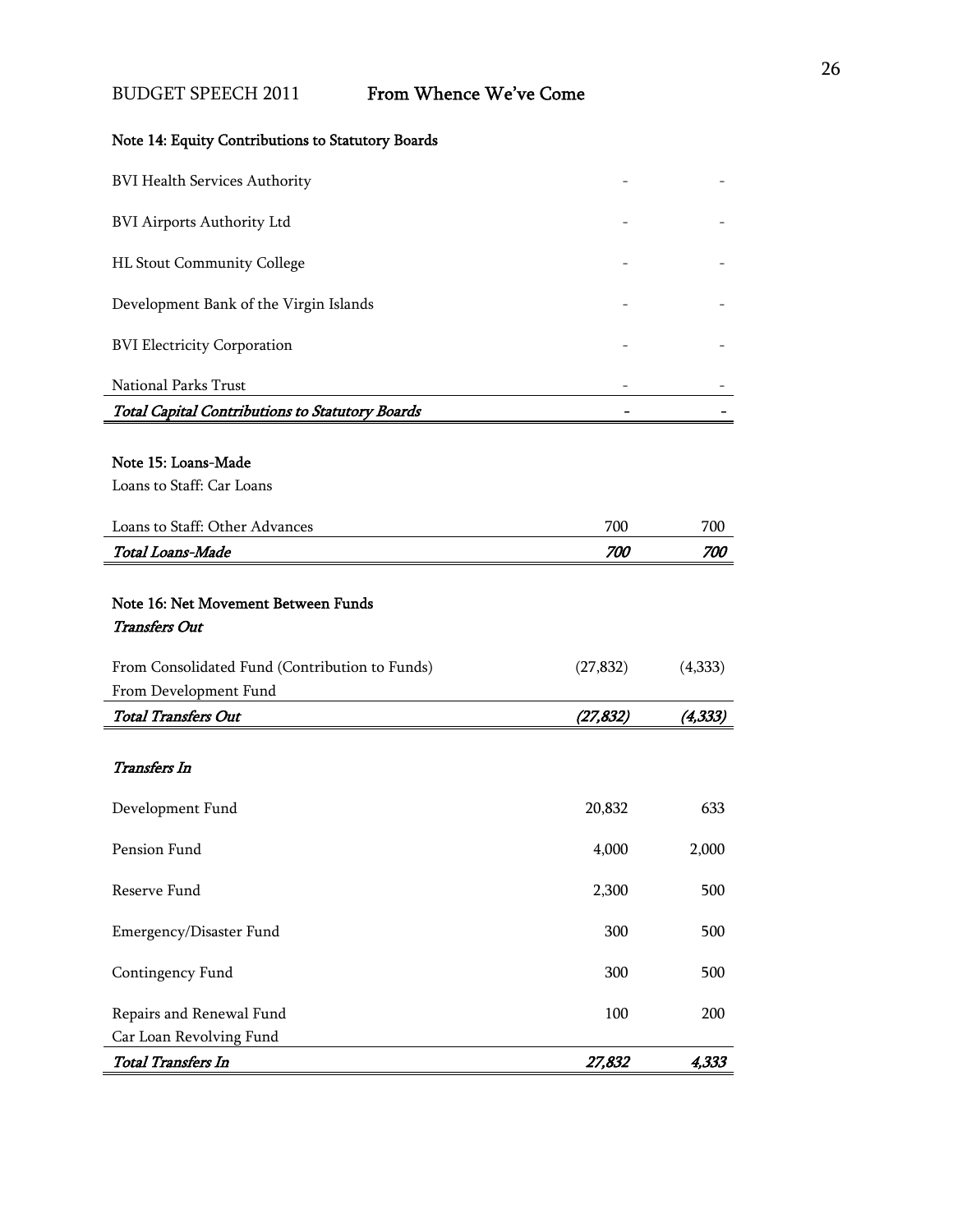#### Note 17: Cash and Bank Balances

| <b>Total Cash and Bank Balances</b>              | 38.137    | 38,137   |
|--------------------------------------------------|-----------|----------|
| Reserve Fund Bank Accounts & Deposits            | 1,338     | 1,338    |
| Emergency/Disaster Fund Bank Accounts & Deposits | 3.157     | 3,157    |
| Development Fund Bank Accounts & Deposits        | (24, 683) | (24,683) |
| Operating Bank Accounts & Deposits*              | 58,325    | 58,325   |

\* Contains cash & bank balances relating to the Advances, Car Loan Revolving Fund, Current Accounts, Consolidated Fund, Contingency Fund, Debt Service Fund, Deposits, Loan Revolving Fund, Pension Fund, Repairs and Renewals Fund, and Transportation Improvement Network Fund.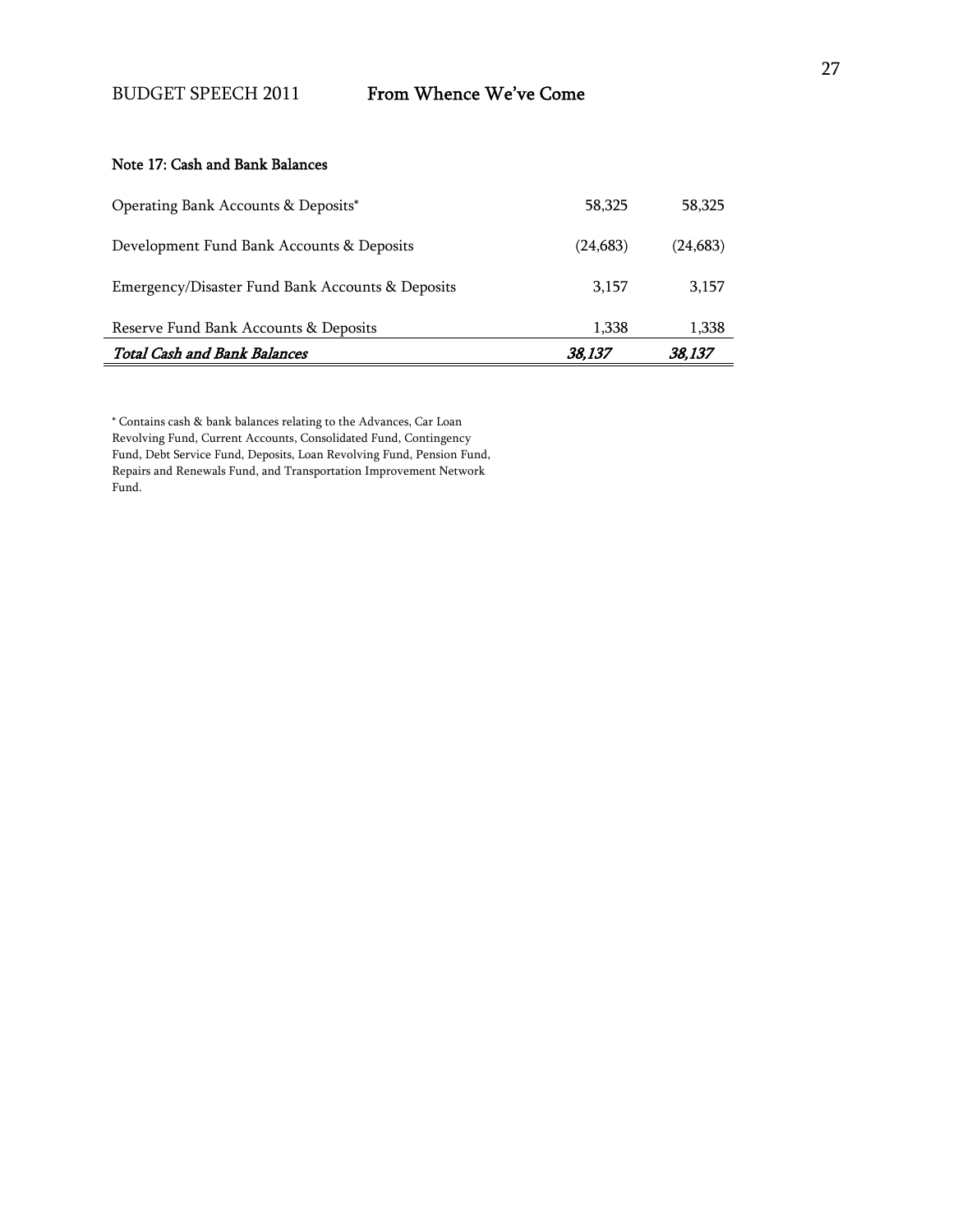

## APPENDIX II



#### Revenue/Expenditure Combined

Overall, revenue in 2011 is projected to increase by 5% to \$287,718,000 over 2010's budgeted figure of \$273,603,000. Additionally, expenditure is also increasing by 3.6% to \$260,052,000 over 2010's budgeted amount of \$250,877,000. This thus indicates an almost 22% increase in surplus funds to \$27,666,000.



With nominal GDP projected to remain flat at \$1.1 million dollars, 2011 budgeted revenue is expected to be 26% of GDP as indicated in Figure 2 above. This is a slight increase from 25% in 2010.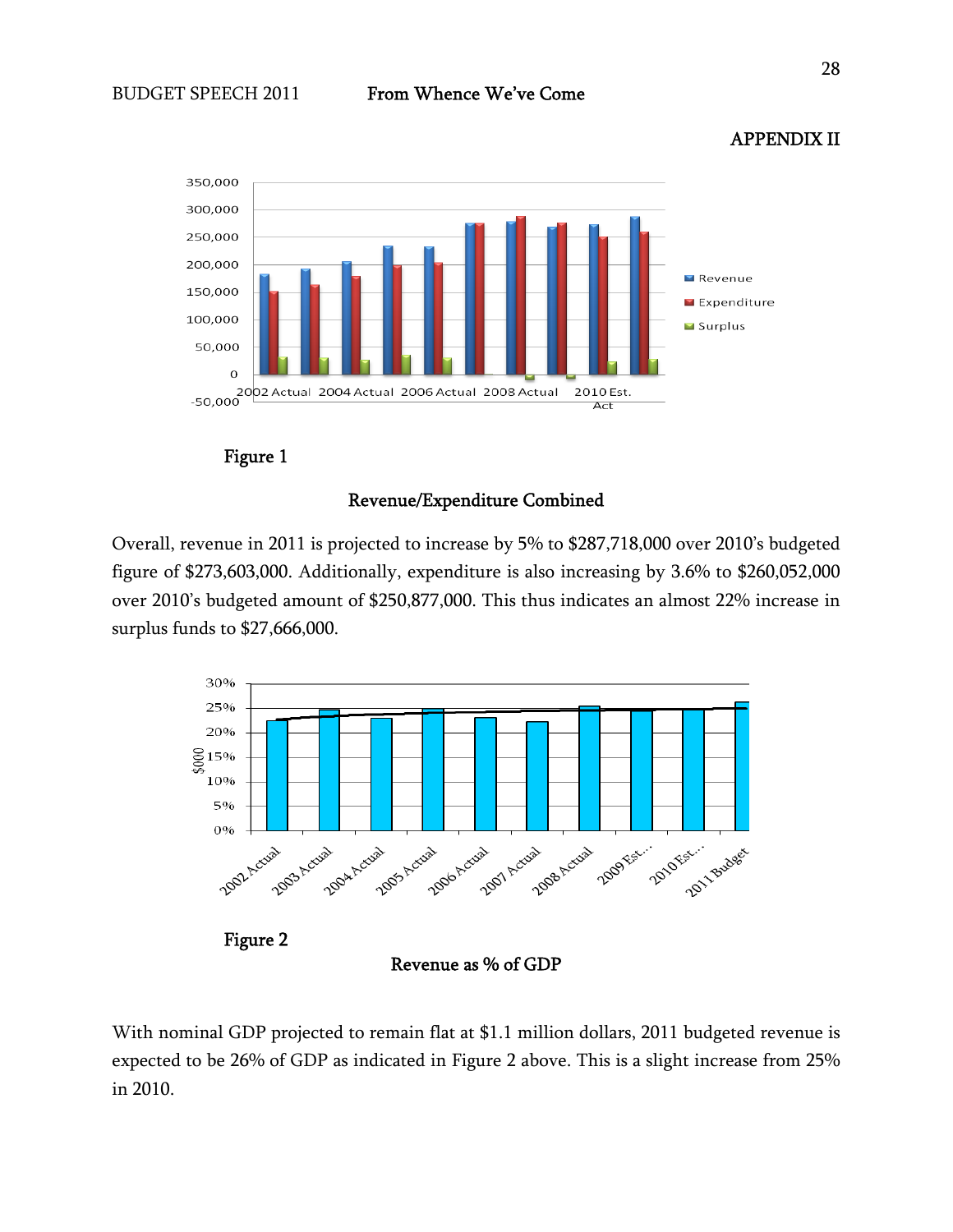



#### Revenue Composition

Figure 3 above illustrates the revenue make up that is realized by the 2011 Budget. Levies in Financial Services make up the largest percentage of this and accounts for some 59% of the total revenue intake, followed by Payroll tax at 13%, and Import duties at 12%.





#### Budgeted Revenue Growth

When compared to the 2010 budget the growth in financial services levies and import duties are most significant and illustrate, based on Figure 4, that they have had the greatest impact on the projected revenues for 2011.

On the expenditure side the three major categories, Personnel Costs, General Operating Costs, and Contribution to Statutory Boards account for \$241,575,000 of total expenditure.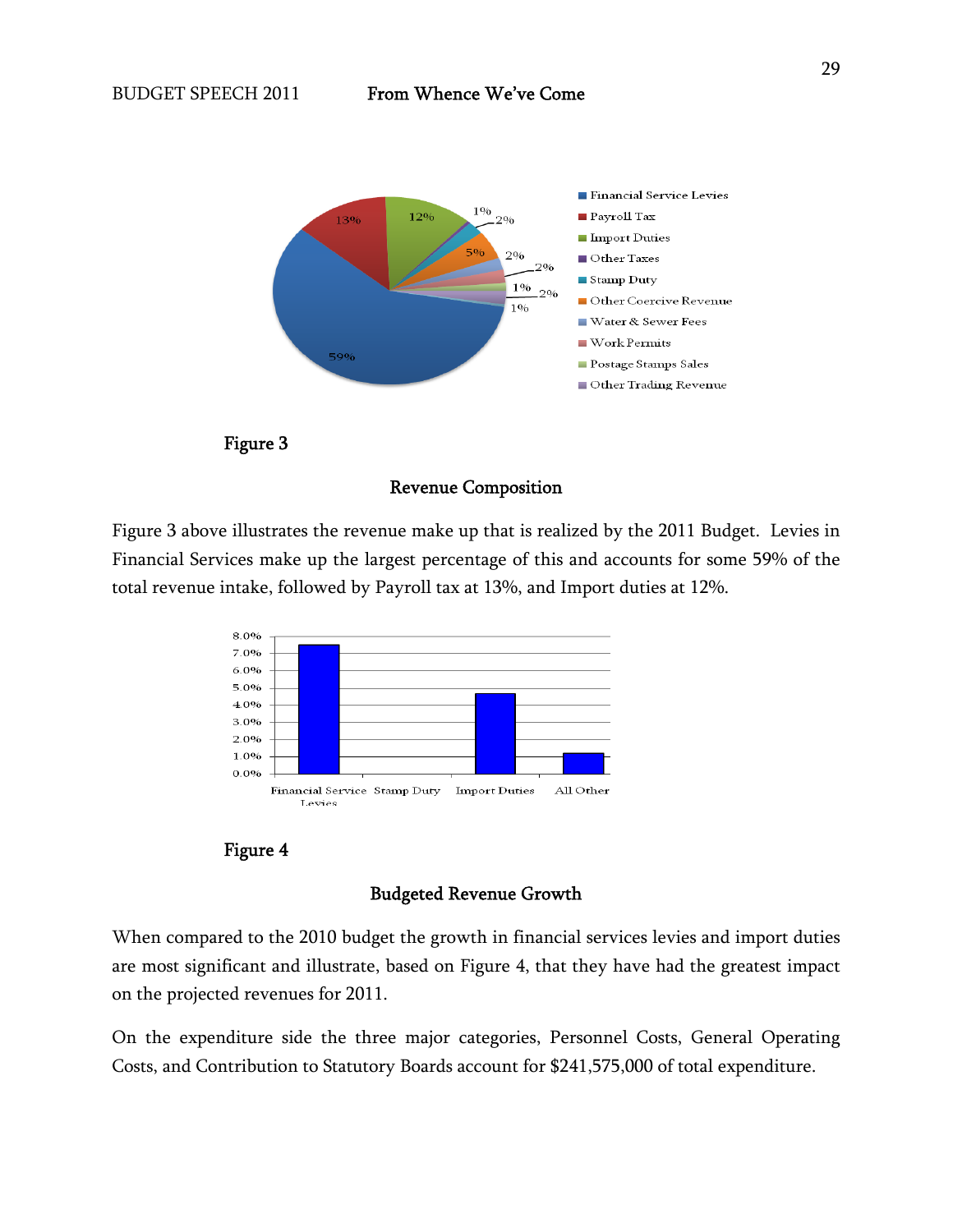

As shown in the figure above, 92% of operating expenditure is spent on Personnel Costs (48%), General Operating Costs (26%) and Contributions to Statutory Boards (18%).

Salaries and allowances account for 67% of personnel costs and wages (salaries to non-established employees) accounts for 17%.

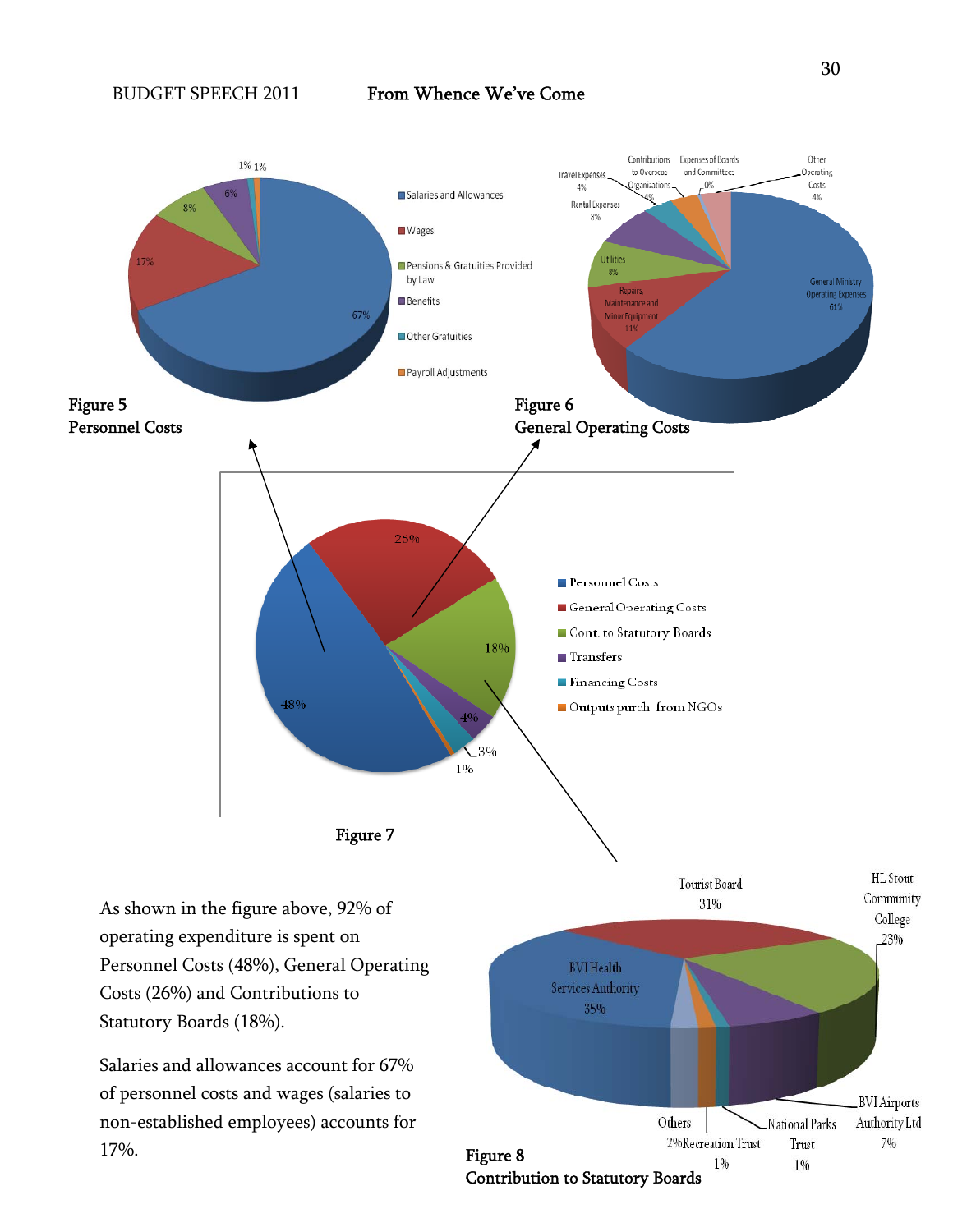#### Recurrent Expenditure

As depicted above, recurrent expenditure accounts for \$260,052,000 of total expenditure in the 2011 budget.

## Personnel Costs

Of the major expenditure items, personnel costs, at 48% of total operating expenditure, is the largest single expense. Personal emoluments are comprised of the subcategories as illustrated in Figure 5. In this budget this translates to \$125,715,000, which is 48% of total budgeted expenditure.

### General Operating Costs

The second largest expenditure is General Operating Costs (26%) of which General Ministry Operating Costs (61%) is the single largest item. This category is comprised mainly of specific operational initiatives that take the form of a significant part of the services that are being delivered by the ministry or departments, contributions to overseas organizations, consultancies, and transfers.

#### Contributions to Statutory Boards

The third largest category of recurrent expenditure (18%) is contributions to parastatals (Statutory Boards), with BVI Health Services Authority (35%) and the BVI Tourist Board (31%) receiving the bulk of the appropriated funds.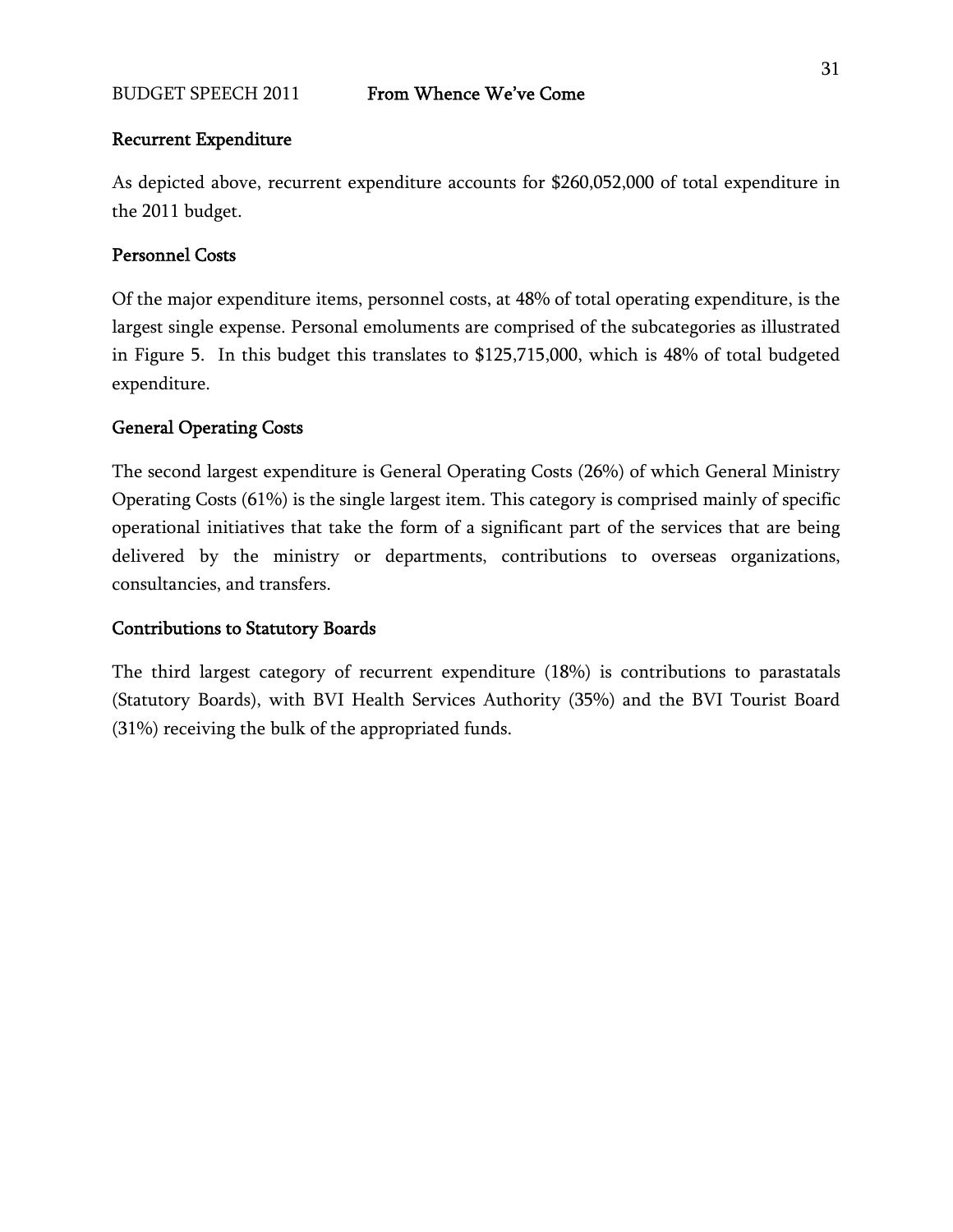

Figure 9

#### Expenditure as % of Revenue

The figure above illustrates a fairly flat trend in the relationship between revenue and expenditure, with anomalies indicated in 2008 and 2009. A relationship that is less than 100% indicates that revenues are less than expenditures while the converse would indicate expenditures that outstrip revenues and that cash balances are decreasing.



Public Debt

The levels of public debt reached a high in 2010, however for 2011, there has been a decrease in total debt due to finalization of some previous loans held by the Government of the Virgin Islands, even though dept servicing costs have increased.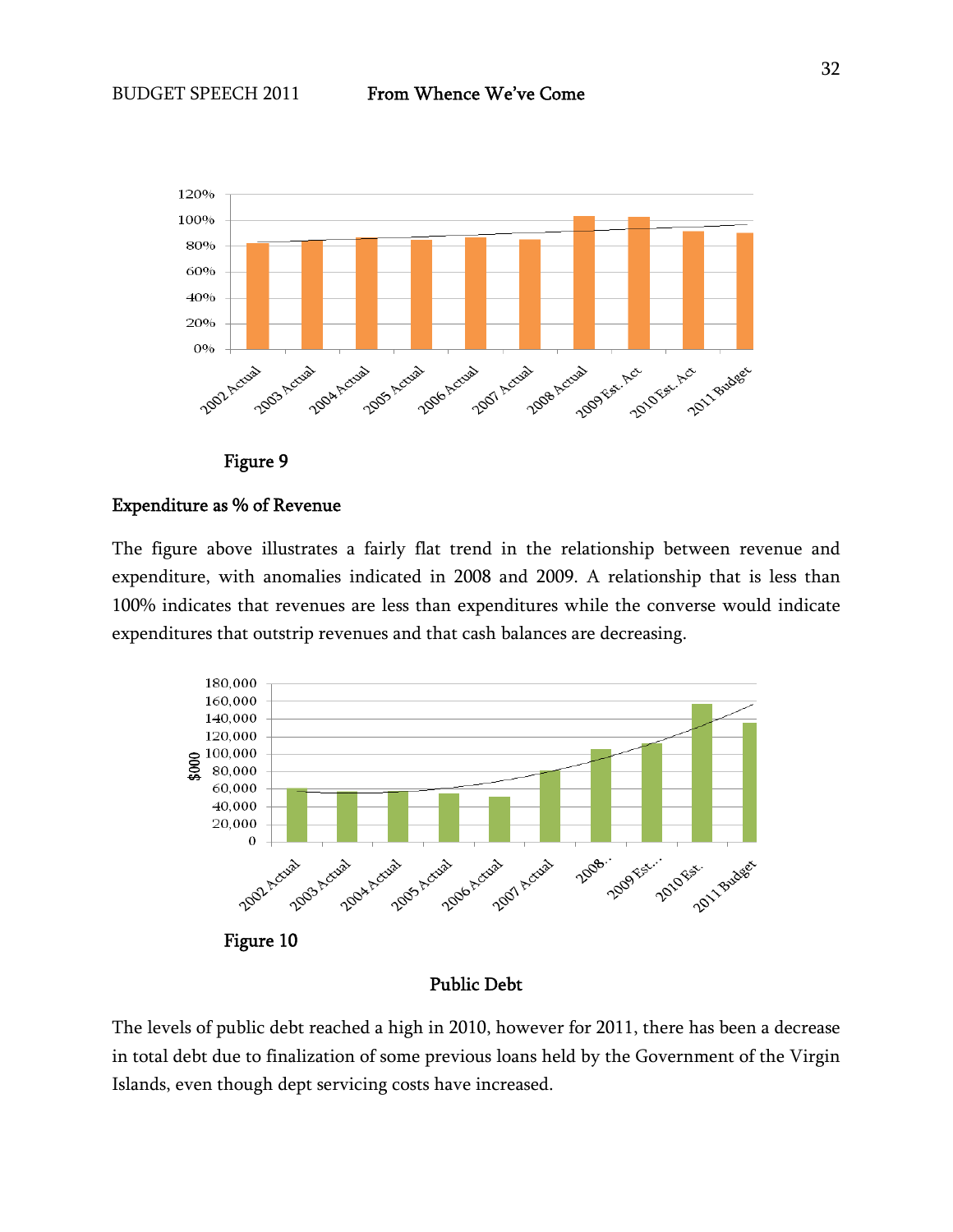

### Debt as % of GDP

For 2011, total debt as a proportion of GDP is forecasted to be twelve percent (12%), down from fifteen percent (15%) in 2010. This is indicative of the ability of the Government to continue to manage the current levels of debt.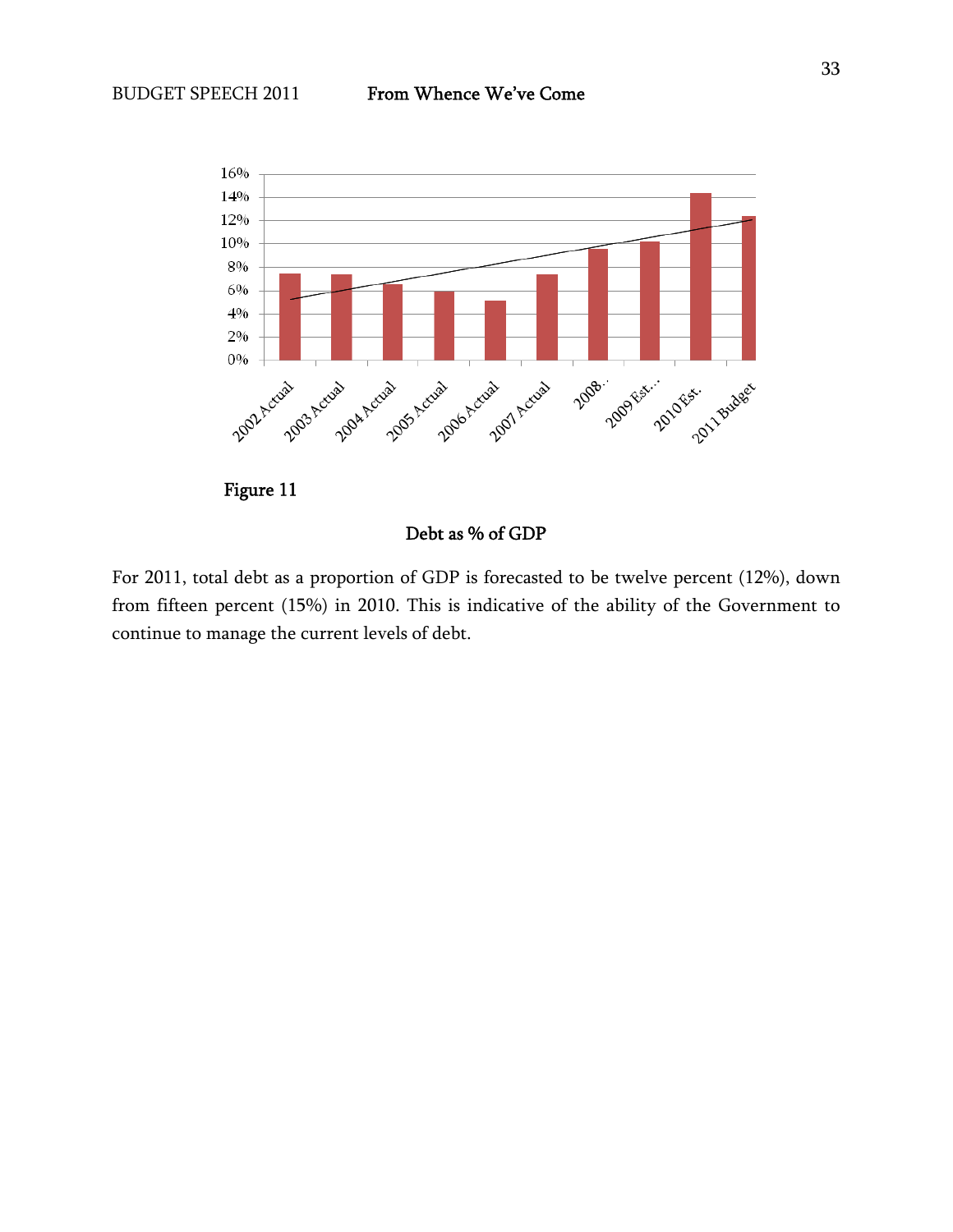## APPENDIX III

## Borrowing Guidelines

The Borrowing Guidelines as agreed to between Her Majesty's Government and the Government of the Virgin Islands continues to be well within the established ratios in Net Debt and Debt Servicing. However, the Reserves Ratio continues to challenge us but the 2011 Budget seeks to address this.

| Ratio                       | Calculation                                                     | Required | 2011<br><b>Budget</b> |
|-----------------------------|-----------------------------------------------------------------|----------|-----------------------|
|                             | Public debt+risk<br>weighted guaranteed<br>debt -liquid assets: |          |                       |
| Net Debt Ratio              | recurrent revenue                                               | Max 80%  | 33.6%                 |
|                             | Debt servicing:                                                 |          |                       |
| Debt Service Ratio          | operating revenue                                               | Max 10%  | $6.0\%$               |
|                             | Liquid assets:                                                  |          |                       |
|                             | operating                                                       |          |                       |
| Reserves Ratio              | expenditure                                                     | Min 25%  |                       |
| Assuming no revotes         |                                                                 | 125.14   | 34.8%                 |
| Assuming all revotes spent  |                                                                 | 62.08    | 17.2%                 |
| Assuming half revotes spent |                                                                 | 93.61    | 26.0%                 |

### Borrowing Guideline Ratios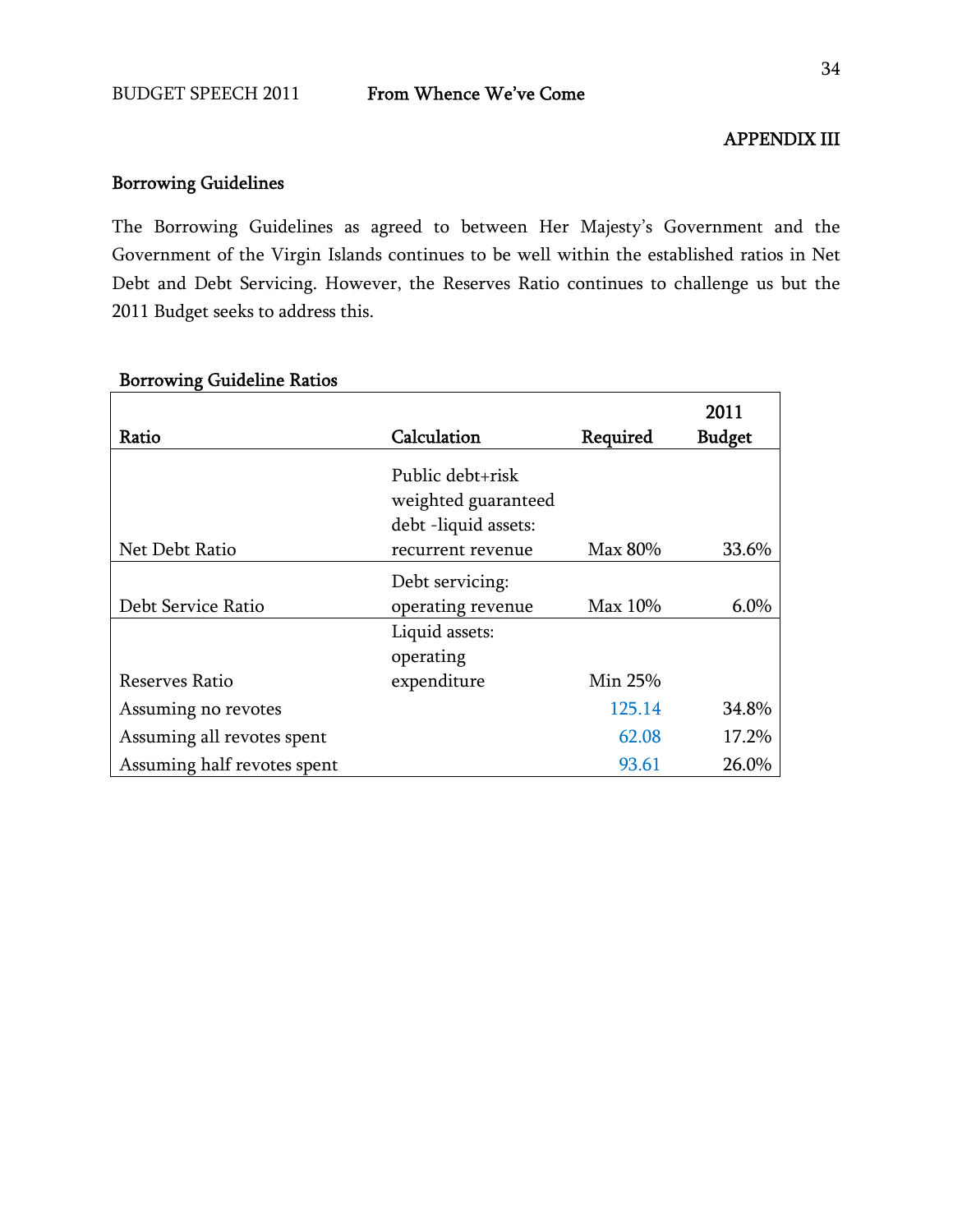**NOTES**